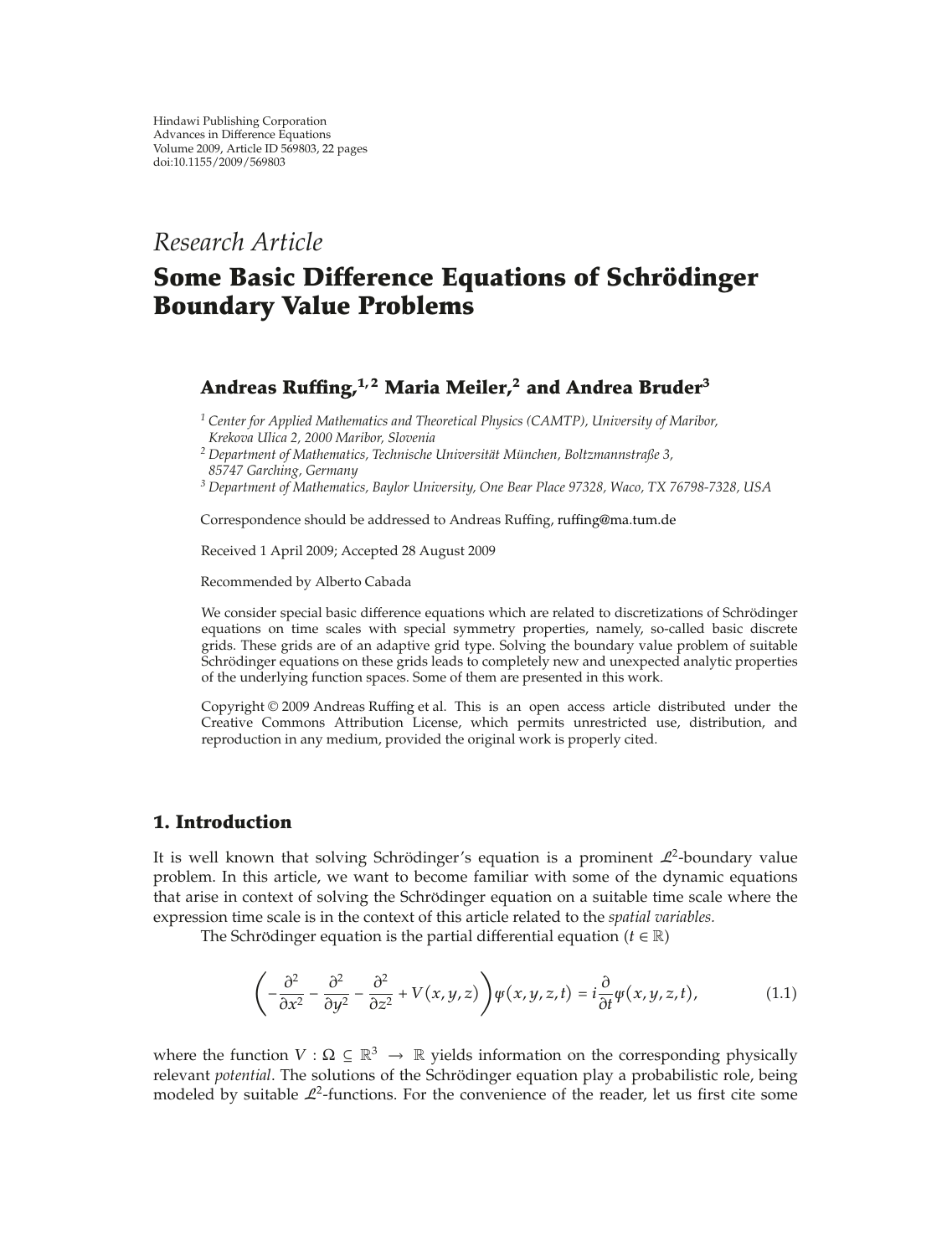of the fundamental facts on Schrödinger's equation. To do so, let us denote by  $C^2(\Omega)$  all complex-valued functions which are defined on  $\Omega$  and which are twice differentiable in each of their variables.

*Definition 1.1.* Let  $\psi : \Omega \to \mathbb{C}$  be twice partially differentiable in its three variables. Let moreover  $V : \Omega \to \mathbb{R}$  be a piecewise continuous function,  $P(\Omega)$  denoting the space of piecewise continuous functions with values in  $\mathbb C$ . The linear map  $H : C^2(\Omega) \to P(\Omega)$ , given by

$$
(H\psi)(x,y,z) := \left(-\frac{\partial^2}{\partial x^2} - \frac{\partial^2}{\partial y^2} - \frac{\partial^2}{\partial z^2} + V(x,y,z)\right)\psi(x,y,z) \tag{1.2}
$$

*is called <i>Schrödinger Operator* in  $C^2(\Omega)$ *.* 

The following lemma makes a statement on the separation ansatz of the conventional Schrödinger partial differential equation where we throughout the sequel assume  $\Omega = \mathbb{R}^3$ .

Lemma 1.2 (Separation Ansatz). Let the Schrödinger equation (1.1) be given, fulfilling the *assertions of Definition* 1.1 *where*  $\Omega = \mathbb{R}^3$ . In addition, the function V will have the property

$$
V: \mathbb{R}^3 \longrightarrow \mathbb{R}, \qquad (x, y, z) \longmapsto V(x, y, z) = f(x) + g(y) + h(z), \tag{1.3}
$$

*where*  $f$ ,  $g$ ,  $h$  are continuous. Let now  $\lambda_1, \lambda_2, \lambda_3 \in \mathbb{R}$  be such that there exist eigenfunctions  $\psi_1, \psi_2, \psi_3 \in \mathcal{L}^2(\mathbb{R}) \cap C^2(\mathbb{R})$  *with* 

$$
-\psi_1''(x) + f(x) \psi_1(x) = \lambda_1 \psi_1(x), \quad x \in \mathbb{R},
$$
  

$$
-\psi_2''(y) + g(y) \psi_2(y) = \lambda_2 \psi_2(y), \quad y \in \mathbb{R},
$$
  

$$
-\psi_3''(z) + h(z) \psi_3(z) = \lambda_3 \psi_3(z), \quad z \in \mathbb{R}.
$$
 (1.4)

*Then the function*  $\varphi \in (L^2(\mathbb{R}^3) \times C^2(\mathbb{R})) \cap C^2(\mathbb{R}^4)$ , given by

$$
(x, y, z, t) \mapsto \varphi(x, y, z, t) := \varphi_1(x)\varphi_2(y)\varphi_3(z)e^{-i\lambda_1 t - i\lambda_2 t - i\lambda_3 t}
$$
 (1.5)

*is a solution to Schrödinger's equation* (1.1), *revealing a completely separated structure of the variables.*

A fascinating topic which has led to the results to be presented in this article is discretizing the Schrödinger equation on particular suitable time scales. This might be of importance for applications and numerical investigations of the underlying eigenvalue and spectral problems. Let us therefore restrict to the *purely discrete case*, that is, we are going to focus on a so-called *basic discrete quadratic grid* resp. on its closure which is a special time scale T with fascinating symmetry properties.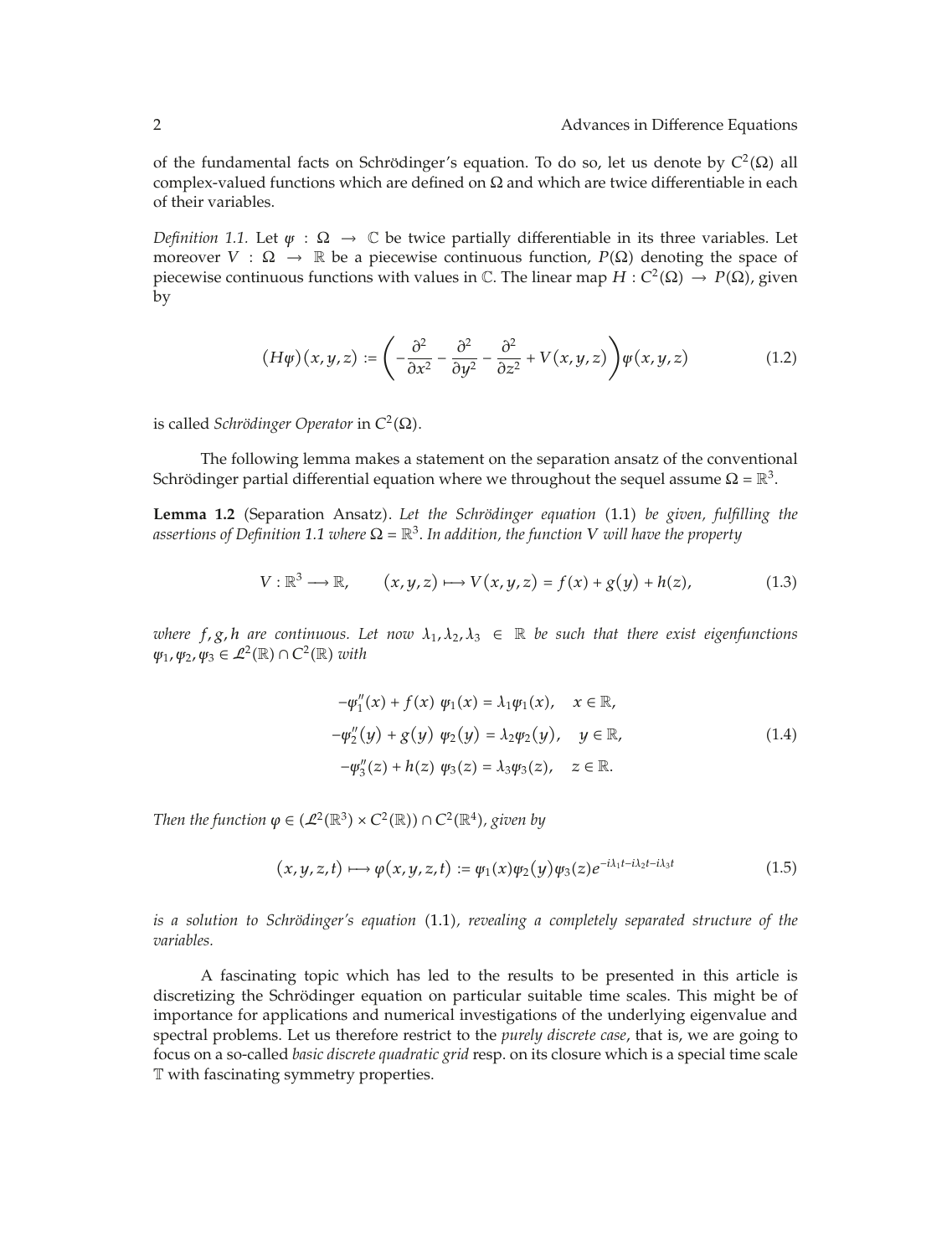*Definition 1.3.* Let  $0 < q < 1$  as well as  $c_1, c_2, c_3 \in \mathbb{R}$ . The set

$$
\mathbb{R}_q^{(c_1,c_2,c_3)} := \{c_1q^n + c_2q^{-n} + c_3 \mid n \in \mathbb{Z}\}\tag{1.6}
$$

denotes the *basic discrete quadratic grid* where  $c_1^2 + c_2^2 \neq 0$ . For  $n \in \mathbb{Z}$ , we abbreviate  $\gamma_n := c_1 q^n + c_2^2 q^n$ *c*<sub>2</sub> $q^{-n}$  + *c*<sub>3</sub> and −R<sup>(*c*<sub>1</sub>,*c*<sub>2</sub>,*c*<sub>3</sub>)</sup> := {*t* ∈ R | −*t* ∈ R<sup>(*c*<sub>1</sub>,*c*<sub>2</sub>,*c*<sub>3</sub>)</sub>} . Define the set</sup>

$$
\mathbb{T} := \overline{\mathbb{R}_q^{(c_1, c_2, c_3)} \cup -\mathbb{R}_q^{(c_1, c_2, c_3)}}\tag{1.7}
$$

as well as the set  $T^*$  by

$$
\mathbb{T}^* = \mathbb{T} \setminus \{0\}.
$$
 (1.8)

The boundary conditions on the functions we need for the discretized version of Schrödinger's equation are then given by the requirement

$$
\mathcal{L}^2(\mathbb{T}^*) := \{ f : \mathbb{T}^* \longrightarrow \mathbb{C} \mid (f, f) < \infty \},\tag{1.9}
$$

where the scalar product *(f, g*) for two suitable functions  $f, g : \mathbb{T}^* \to \mathbb{R}$  will be specified by

$$
(f,g) := \sum_{n=-\infty}^{\infty} |\gamma_{n+1} - \gamma_n| \Big( f(\gamma_n) \overline{g(\gamma_n)} + f(-\gamma_n) \overline{g(-\gamma_n)} \Big). \tag{1.10}
$$

In this context, we assume that  $|\gamma_{n+1} - \gamma_n| \neq 0$  for all  $n \in \mathbb{Z}$ . By construction, it is clear that  $\mathcal{L}^2(\mathbb{T}^*)$  is a Hilbert space over  $\mathbb C$  as it is a weighted sequence space, one of its orthogonal bases being given by all functions  $\tilde{e}_n^{\sigma}$ :  $\mathbb{T} \setminus \{0\} \to \{0,1\}$  which are specified by  $\tilde{e}_n^{\sigma}(\tau q^m) := \delta_{mn} \delta_{\sigma \tau}$ with  $m, n \in \mathbb{Z}$  and  $\sigma, \tau \in \{1, -1\}.$ 

Already now, we can say that the separation ansatz for the discretized Schrödinger equation will lead us to looking for eigensolutions of a given Schrödinger operator in the threefold product space  $\mathcal{L}^2(\mathbb{T}^*) \times \mathcal{L}^2(\mathbb{T}^*) \times \mathcal{L}^2(\mathbb{T}^*)$ .

Hence we come to the conclusion that in case of the separation ansatz for the Schrödinger equation, the following *rationale* applies:

*The solutions of a Schrödinger equation on a basic discrete quadratic grid are directly related to the spectral behavior of the Jacobi operators acting in the underlying weighted sequence spaces.*

Before presenting discrete versions of the Schrödinger equation on basic quadratic grids, let us first come back to the situation of Lemma 1.2 where we now assume that the potential is given by the requirement

$$
f(x) = x^2, \quad g(y) = y^2, \quad h(z) = z^2, \quad (x, y, z) \in \mathbb{R}^3.
$$
 (1.11)

Hence, it is sufficient to look at the one-dimensional Schrödinger equation

$$
-\psi''(x) + x^2 \psi(x) = \lambda \psi(x). \tag{1.12}
$$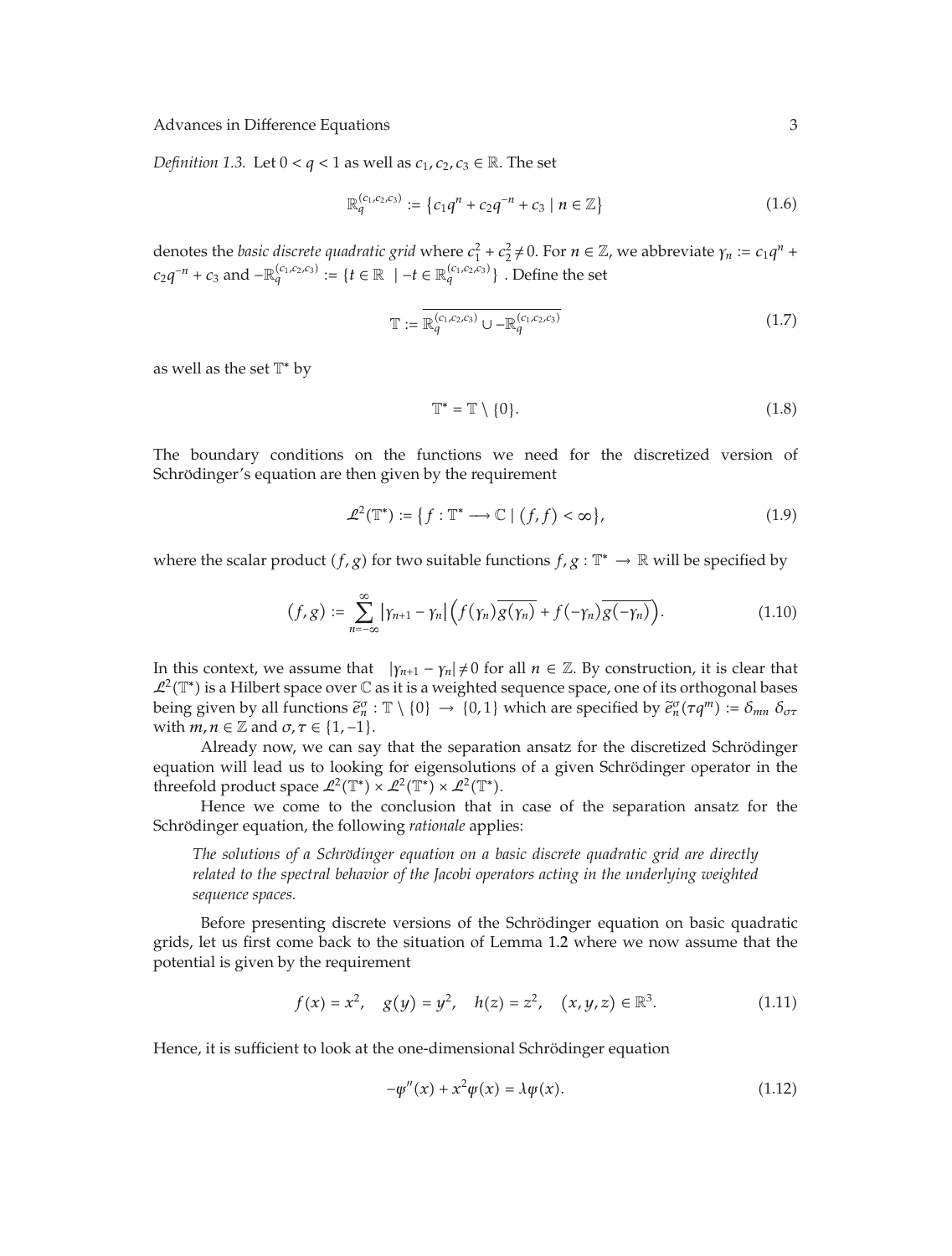For the convenience of the reader, let us refer to the following fact. let the sequence of functions  $(\psi_n)_{n \in \mathbb{N}_0}$  be recursively given by the requirement

$$
\varphi_{n+1}(x) := -\varphi'_n(x) + x\varphi_n(x), \quad x \in \mathbb{R}, \; n \in \mathbb{N}_0,
$$
\n(1.13)

where  $\psi_0 : \mathbb{R} \to \mathbb{R}, x \mapsto \psi_0(x) := e^{-(1/2)x^2}$ . We then have  $\psi_n \in \mathcal{L}^2(\mathbb{R}) \cap C^2(\mathbb{R})$  for  $n \in \mathbb{N}_0$  and moreover

$$
-\psi_n''(x) + x^2 \psi_n(x) = (2n+1) \ \psi_n(x), \quad x \in \mathbb{R}, \ n \in \mathbb{N}_0.
$$
 (1.14)

This result reflects the celebrated so-called *Ladder Operator Formalism*. We first review a main result in discrete Schrödinger theory that is a basic analog of the just described continuous situation. Let us therefore state in a next step some more useful tools for the discrete description.

*Definition 1.4.* Let  $0 < q < 1$  and let  $\mathbb{T}$  be a nonempty closed set with the properties

$$
\forall x \in \mathbb{T}: qx \in \mathbb{T}, q^{-1}x \in \mathbb{T}, -x \in \mathbb{T}.
$$
 (1.15)

Let for any  $f : \mathbb{T} \to \mathbb{R}$  the right-shift resp. left-shift operation be fixed through

$$
(Rf)(x) := f(qx), \quad (Lf)(x) := f(q^{-1}x), \quad x \in \mathbb{T}, \tag{1.16}
$$

respectively, the right-hand resp. left-hand basic difference operation will for any function  $f: \mathbb{T}^* \to \mathbb{R}$  be given by

$$
(D_q f)(x) := \frac{f(qx) - f(x)}{qx - x}, \quad (D_{q^{-1}} f)(x) := \frac{f(q^{-1}x) - f(x)}{q^{-1}x - x}, \quad x \in \mathbb{T} \setminus \{0\}.
$$
 (1.17)

Let moreover  $\alpha > 0$  and let

$$
g: \mathbb{T} \setminus \{0\} \longrightarrow \mathbb{R}, \quad x \longmapsto g(x) := \frac{\sqrt{\varphi(qx)} - \sqrt{\varphi(x)}}{\sqrt{\varphi(x)} (q-1)x} = \frac{\sqrt{1 + \alpha(1-q)x^2} - 1}{qx - x}, \quad (1.18)
$$

where the positive even function  $\varphi : \mathbb{T} \to \mathbb{R}^+$  is chosen as a solution to the basic difference equation

$$
\varphi(qx) = \left(1 + \alpha(1-q)x^2\right)\varphi(x), \quad x \in \mathbb{T}.\tag{1.19}
$$

The *creation operation A*∗resp. *annihilation operation A* are then introduced by their actions on any  $\psi : \mathbb{T}^* \to \mathbb{R}$  as follows:

$$
A^*\psi = (-D_q + g(X)R)\psi, \quad A\psi = q^{-1}(LD_q + Lg(X))\psi.
$$
 (1.20)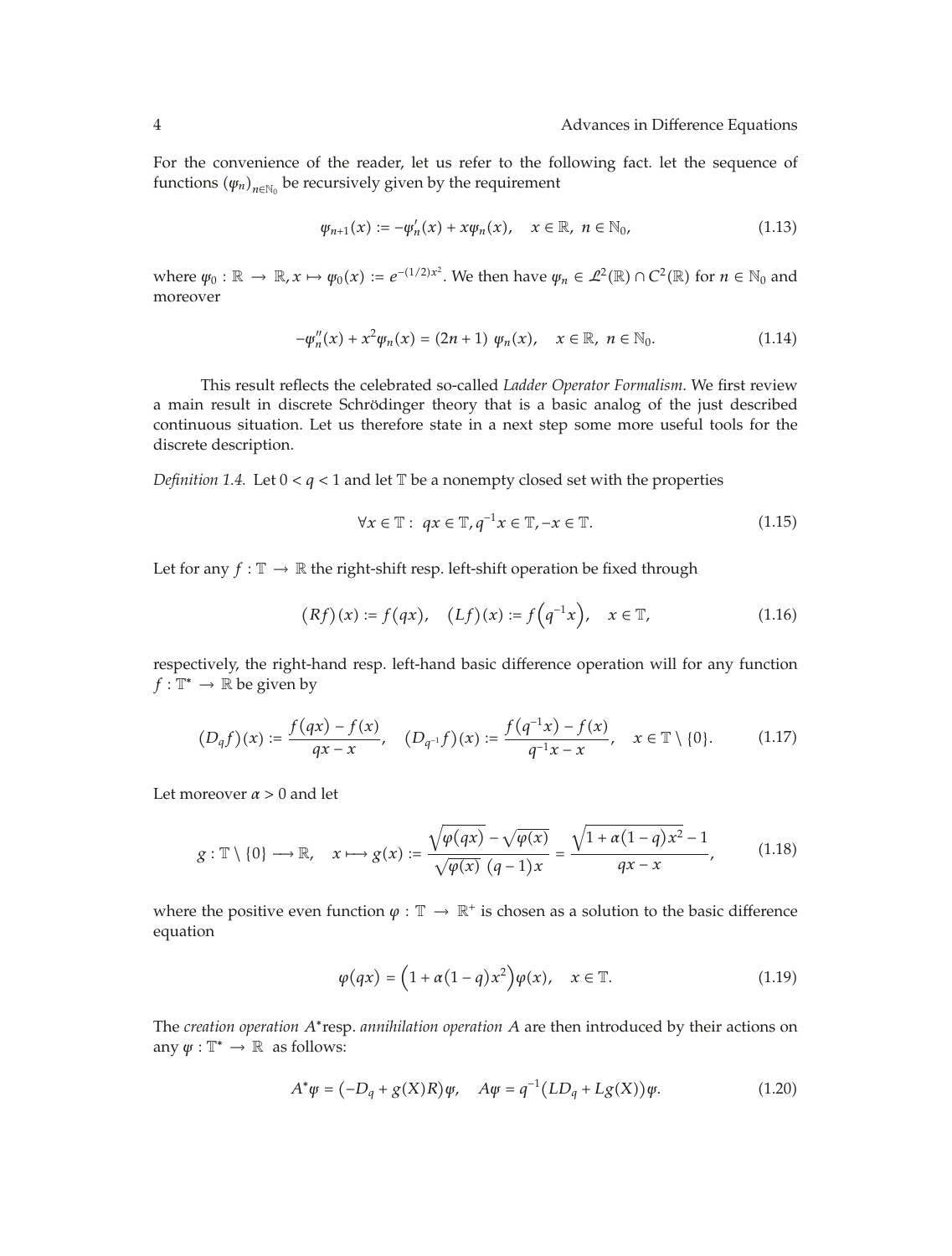We refer to the discrete Schrödinger equation with an oscillator potential on  $\mathbb{T}^*$  by

$$
q^{-1}(-D_q + g(X)R)(LD_q + Lg(X))\psi = \lambda \psi.
$$
 (1.21)

The following result reveals that the discrete Schrödinger equation with an oscillator potential on  $\mathbb{T}^*$  shows similar properties than its classical analog does.

**Lemma 1.5.** *Let the function ϕ be specified like in Definition 1.4, satisfying the basic difference* equation (1.19) on  $\mathbb{R}_q^{(c_1,0,0)}$  with  $c_1 \neq 0$ . Let moreover  $\psi_0 : \mathbb{R}_q^{(c_1,0,0)} \to \mathbb{R}$ ,  $x \mapsto \psi_0(x) := \sqrt{\varphi(x)}$ . For  $n\in\mathbb{N}_0$ , the functions  $\psi_n:\mathbb{R}^{(c_1,0,0)}_q\to\mathbb{R}$ , given by  $\psi_n(x):=((A^*)^n\psi_0)(x)$  (while  $x\in\mathbb{R}^{(c_1,0,0)}_q$ ) are well defined in  $\mathcal{L}^2(\mathbb{R}_q^{(c_1,0,0)})$  and solve the basic Schrödinger equation (1.21) in the following sense:

$$
q^{-1}(-D_q + g(X)R)(LD_q + Lg(X))\psi_n = \frac{q^n - 1}{q - 1} \psi_n,
$$
  
\n
$$
A^*\psi_n = \psi_{n+1}, \quad A\psi_n = \frac{q^n - 1}{q - 1} \psi_{n-1}, \quad \psi_n(x) = H_n^q(x) \psi_0(x),
$$
  
\n
$$
H_{n+1}^q(x) - \alpha q^n x H_n^q(x) + \alpha \frac{q^n - 1}{q - 1} H_{n-1}^q(x) = 0, \quad H_0^q(x) = 1, \quad H_1^q(x) = \alpha x.
$$
\n(1.22)

*These relations apply for*  $x \in \mathbb{R}^{(c_1,0,0)}_q$  and  $n \in \mathbb{N}_0$  where one set  $\psi_{-1} := 0$ ,  $H^q_{-1} := 0$ . Moreover, *the corresponding moments of the orthogonality measure for the polynomials*  $(H_n^q)_{n \in \mathbb{N}_0}$ *, arising from* 1.19*, are given by*

$$
\mu_{2n+2} = \frac{q^{-2n-1} - 1}{\alpha(1-q)} \mu_{2n}, \quad \mu_{2n+1} = 0, n \in \mathbb{N}_0.
$$
 (1.23)

The proof for the lemma is straightforward and obeys the techniques in  $[1]$ .

The following central question concerning the functions spaces behind the Schrödinger equation (1.21) *is open* and shall be partially attacked in the sequel.

#### *1.1. Central Problem*

What are the relations between the linear span of all functions  $\psi_n$ ,  $n \in \mathbb{N}_0$  arising from Lemma 1.5 and the function space  $\mathcal{L}^2(\mathbb{R}_q^{(c_1,0,0)})$ ?

In contrast to the fact that the corresponding question in the Schrödinger differential equation scenario is very well understood, *the basic discrete scenario* reveals much more structure which is going to be presented throughout the sequel of this article.

All the stated questions are closely connected to solutions of the equation

$$
\varphi(qx) = \left(1 + \alpha(1-q)x^2\right)\varphi(x), \quad x \in \mathbb{T} \tag{1.24}
$$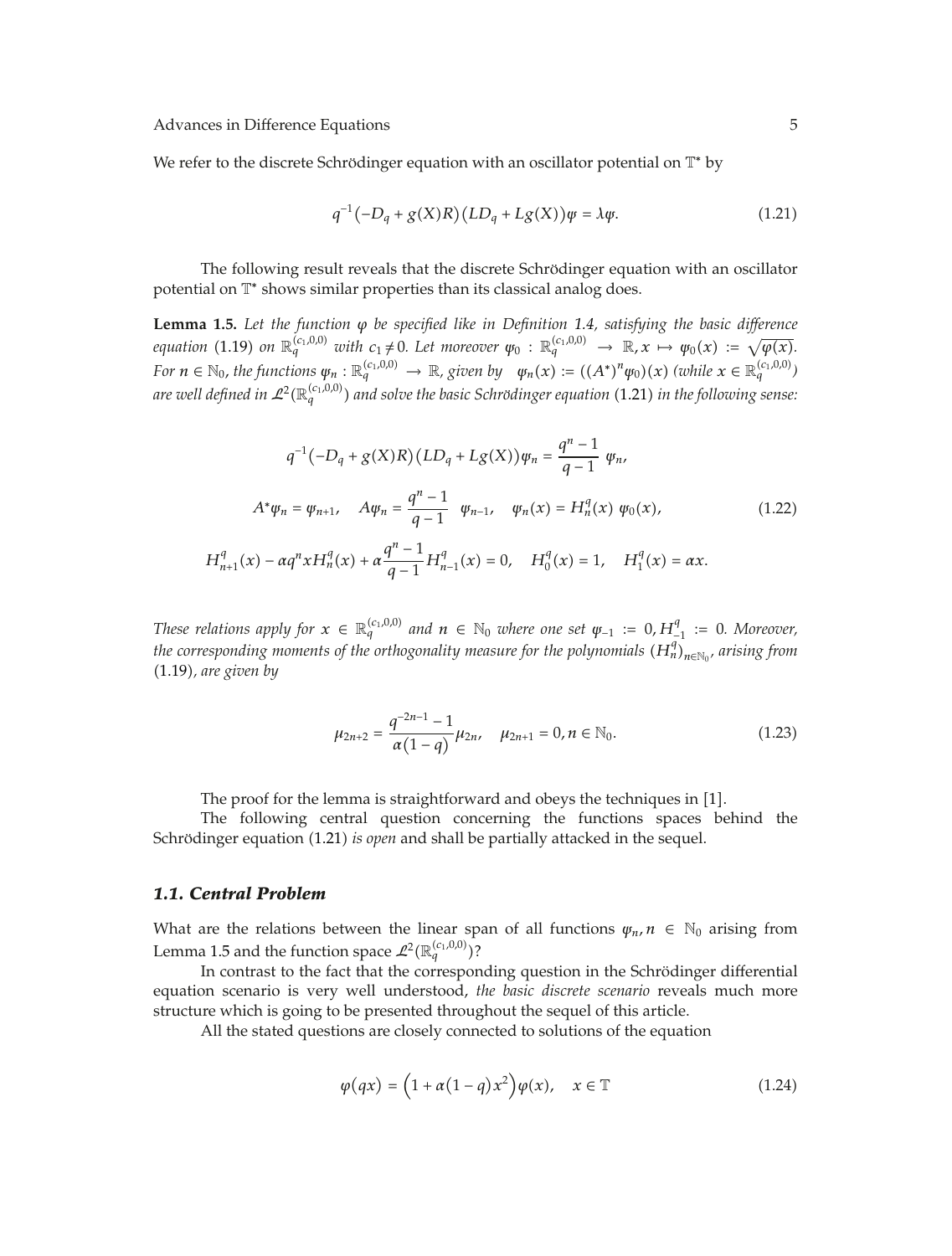which originated in context of basic discrete ladder operator formalisms. We are going to investigate the rich analytic structure of its solutions in Section 2 and are going to exploit new facts on the corresponding moment problem in Section 3 of this article.

Let us remark finally that we will—throughout the presentation of our results in this article—repeatedly make use of the suffix *basic*. The meaning of it will always be related to the basic discrete grids that we have introduced so far.

The following results will shed some new light on function spaces which are behind basic difference equations. They are not only of interest to applications in mathematical physics but their functional analytic impact will speak for itself. The results altogether show that solving the boundary value problems of Schrödinger equations on time scales (that have the structure of adaptive grids) is a wide new research area. A lot of work still has to be invested into this direction.

For more physically related references on the topic, we invite the interested reader to consider also the work in  $[2-5]$ .

For the more mathematical context, see, for instance,  $[1, 6-12]$ .

## **2. Completeness and Lack of Completeness**

In the sequel, we will make use of the basic discrete grid:

$$
\mathbb{R}_q := \left\{ \pm q^n \mid n \in \mathbb{Z} \right\},\tag{2.1}
$$

and we will consider the Hilbert space

$$
\mathcal{L}^2(\mathbb{R}_q) := \left\{ f : \mathbb{R}_q \longrightarrow \mathbb{C} \mid \sum_{n=-\infty}^{\infty} q^n \Big( f(q^n) \overline{f(q^n)} + f(-q^n) \overline{f(-q^n)} \Big) < \infty \right\}.
$$
 (2.2)

**Theorem 2.1.** Let  $0 < q < 1$  and  $\alpha > 0$  as well as  $\varphi$  an even positive solution of

$$
\varphi(qx) = \left(1 + \alpha(1 - q)x^2\right)\varphi(x) \tag{2.3}
$$

*on the basic discrete grid* ℝ<sub>*q</sub></sub>. Let the sequences of functions*  $(φ_m)_{m∈\mathbb{Z}}$  *be given by shifted versions of*</sub> *the ϕ-function as follows:*

$$
\varphi_m \in \mathcal{L}^2(\mathbb{R}_q) \quad \varphi_m : \mathbb{R}_q \longrightarrow \mathbb{R}, \quad x \longmapsto \varphi_m(x) := \varphi(q^m x) = \varphi(-q^m x), \quad m \in \mathbb{Z},
$$
  

$$
\varphi_m \in \mathcal{L}^2(\mathbb{R}_q) \quad \varphi_m : \mathbb{R}_q \longrightarrow \mathbb{R}, \quad x \longmapsto \varphi_m(x) := x \quad \varphi(q^m x), \quad m \in \mathbb{Z}.
$$
 (2.4)

*The finite linear complex span of precisely all the functions*  $(\varphi_m)_{m\in\mathbb{Z}}$  *and*  $(\psi_m)_{m\in\mathbb{Z}}$  *is then dense in*  $\mathcal{L}^2(\mathbb{R}_q)$ .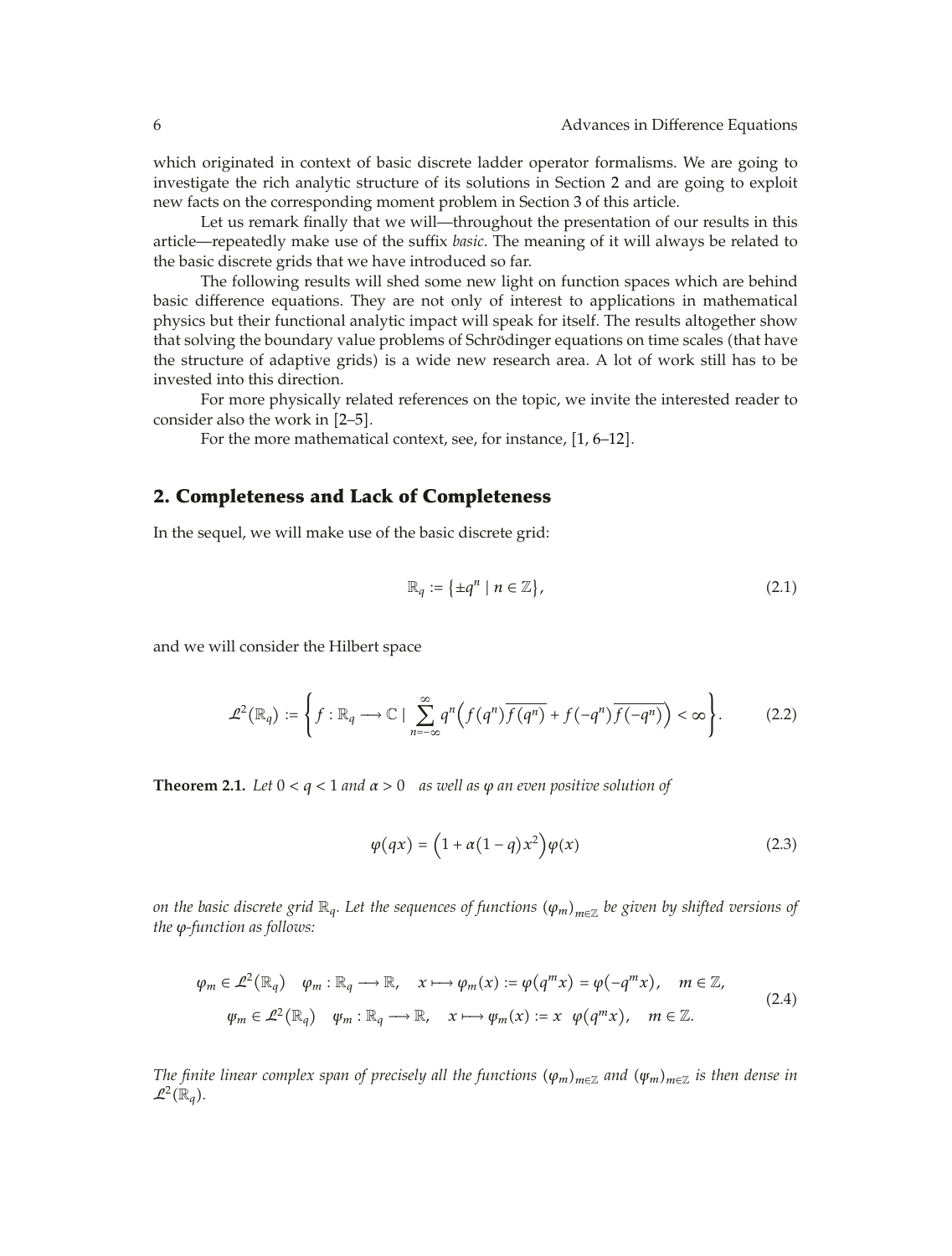*Proof.* Let  $\varphi \in \mathcal{L}^2(\mathbb{R}_q)$  be a positive and even solution to

$$
\varphi(qx) = \left(1 + \alpha(1 - q)x^2\right)\varphi(x), \quad x \in \mathbb{R}_q. \tag{2.5}
$$

One can easily show that an  $\mathcal{L}^2(\mathbb{R}_q)$ -solution with these properties uniquely exists, up to a positive factor, moreover all the functions defined by (2.4) are well defined in  $\mathcal{L}^2(\mathbb{R}_q)$ . Let us refer by the sequence  $(P_n)_{n \in \mathbb{N}_0}$  to all the orthonormal polynomials  $P_n : \mathbb{R}_q \to \mathbb{R}$  which arise from the Gram-Schmidt procedure with respect to the function  $\varphi^2$ . They satisfy a three-term recurrence relation

$$
P_{n+1}(x) - \alpha_n x P_n(x) + \beta_n P_{n-1}(x) = 0, \quad P_{-1}(x) = 0, x \in \mathbb{R}_q, n \in \mathbb{N}_0,
$$
\n(2.6)

where for  $n \in \mathbb{N}_0$  the coefficients  $\alpha_n$ ,  $\beta_n$  may be determined by standard methods through the moments resulting from (2.5). From the basic difference equation (2.5) we may also conclude that the polynomials  $(P_n)_{n\in\mathbb{N}_0}$  are subject to an indeterminate moment problem, we come back to this in Section 3.

For *n* ∈  $\mathbb{N}_0$  and  $x$  ∈  $\mathbb{R}_q$ , the functions given by  $P_n(x)\varphi(x)$  may now be normalized, let us denote their norms by  $\rho_n$  where *n* is running in  $\mathbb{N}_0$ . Let us for  $n \in \mathbb{N}_0$  moreover denote the normalized versions of the functions  $P_n\varphi$  by  $u_n$ .

The following observation is essential. the C-linear finite span of all functions given by

$$
(R^m \varphi)(x), \quad x(R^m \varphi)(x), \quad x \in \mathbb{R}_q, \ m \in \mathbb{Z}
$$
 (2.7)

is the same than the C-linear finite span of all functions specified by

$$
(R^m u_n)(x), \quad x(R^m u_n)(x), \quad x \in \mathbb{R}_q, \ m \in \mathbb{Z}, \ n \in \mathbb{N}_0. \tag{2.8}
$$

As a consequence of (2.6), we conclude that the functions  $(u_n)_{n \in \mathbb{N}_0}$  fulfill the recurrence relation:

$$
\rho_{n+1}u_{n+1}(x) - \alpha_n \rho_n x u_n(x) + \beta_n \rho_{n-1} u_{n-1}(x) = 0, \quad u_{-1}(x) = 0, x \in \mathbb{R}_q, \ n \in \mathbb{N}_0. \tag{2.9}
$$

How ever (2.9) can be brought into the standard form which is of relevance for considering the corresponding Jacobi operator,

$$
Xu_n = a_{n+1}u_{n+1} + a_n u_{n-1}, \quad n \in \mathbb{N}_0,
$$
\n(2.10)

where the coefficients are given by  $a_0 = 0$ ,  $a_{n+1} = \sqrt{\beta_{n+1}/\alpha_n \alpha_{n+1}}$ ,  $n \in \mathbb{N}_0$ .

The representation (2.10) results from the fact that the functions  $(u_n)_{n\in\mathbb{N}_0}$  constitute a system of orthonormal functions and due to the fact that *X*, acting as a multiplication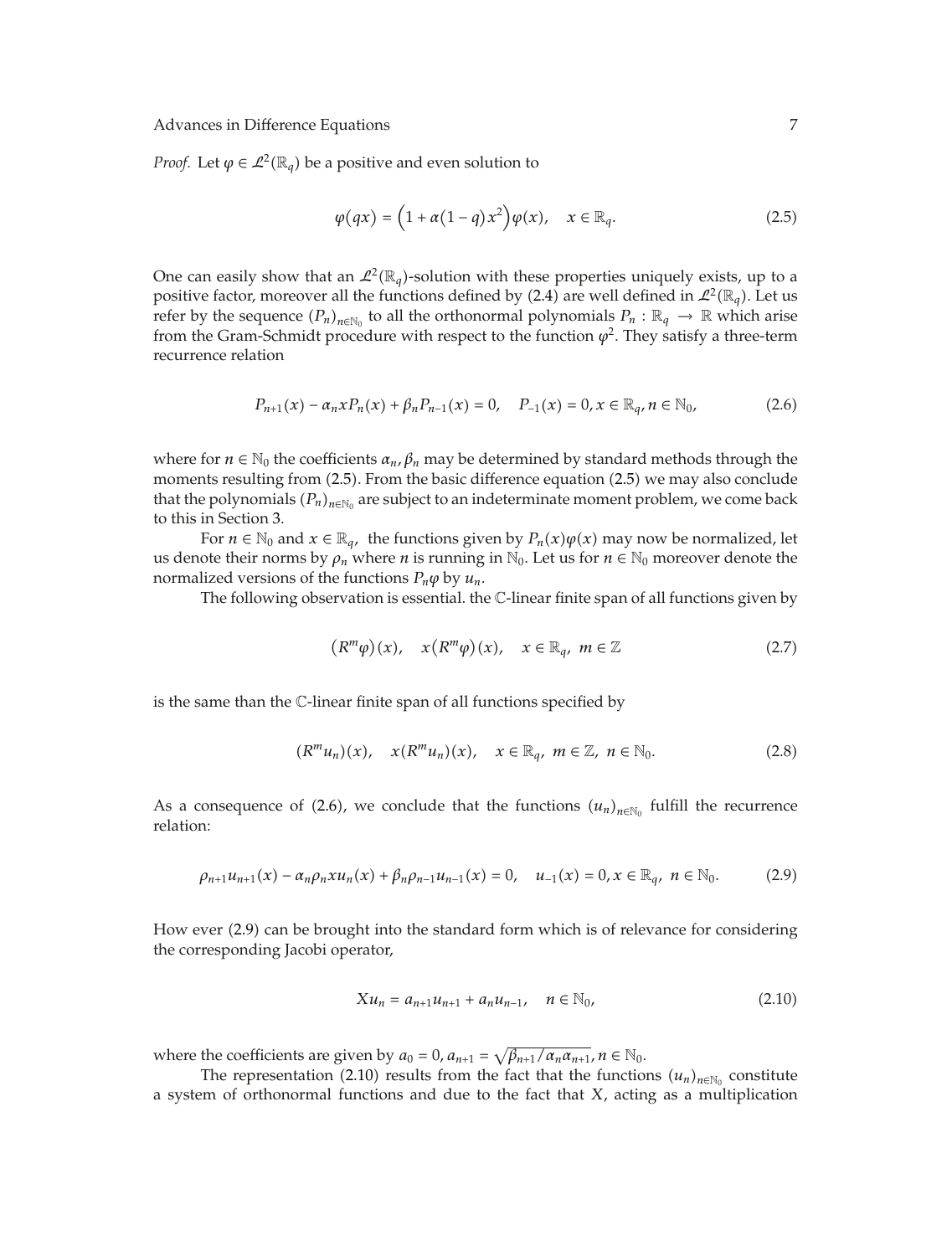operator, requires to be a formally symmetric linear operator on the finite linear span of the orthonormal system  $(u_n)_{n \in \mathbb{N}_0}$ . Let us now consider the Hilbert space:

$$
\mathcal{L} := \left\{ \sum_{n=0}^{\infty} c_n u_n \mid \sum_{n=0}^{\infty} |c_n|^2 < \infty, c_n \in \mathbb{C}, \ n \in \mathbb{N}_0 \right\}.
$$
\n(2.11)

As for the definition range of *X* in  $\mathcal{A}$ , let us choose *X* as a densely defined linear operator in  $\mathcal{A}$  where we assume that

$$
D(X) := \left\{ \sum_{n=0}^{k} c_n u_n \mid c_n \in \mathbb{C}, k \in \mathbb{N}_0 \right\}.
$$
 (2.12)

Let the expansion for a possible eigenvector of the adjoint  $X^*$  be written as  $\sum_{j=0}^{\infty} c_j \psi_j$ , the eigenvalue equation being  $X^* \sum_{j=0}^{\infty} c_j \psi_j = \lambda \sum_{j=0}^{\infty} c_j \psi_j$ . Note that the type of moment problem behind is related to the situation that  $X : D(X) \subseteq \mathcal{H} \to \mathcal{H}$  has deficiency indices (1, 1). This also implies that any  $\lambda \in \mathbb{C}$  constitutes an eigenvalue of  $X^*$ , hence the point spectrum of  $X^*$  is C. According to the deficiency index structure 1*,* 1 of the operator *X*, let us now choose the particular self-adjoint extension *Y* of *X* which allows a prescribed real-eigenvalue  $\lambda = 1 \neq 0$ . The corresponding situation for the eigensolution may be written as

$$
Y\sum_{j=0}^{n}c_{j}u_{j} = \sum_{j=0}^{n}c_{j}u_{j} + w_{n}, \quad n \in \mathbb{N}_{0},
$$
\n(2.13)

where the sequence  $(w_n)_{n \in \mathbb{N}_0}$  converges to 0 in the sense of the canonical  $\mathcal{L}^2(\mathbb{R}_q)$ -norm.

The element  $\sum_{j=0}^{n} c_j u_j$  is in the finite linear space of all functions  $u_j, j \in \mathbb{N}_0$ . Applying the powers  $R^k$ ,  $k \in \mathbb{Z}$  of the shift operator  $R$  (being given by  $(Rv)(x) := v(qx)$  for any function  $v \in \mathcal{L}^2(\mathbb{R}_q)$ ,  $x \in \mathbb{R}_q$  to (2.13) now leads to the fact that we can construct all eigenfunctions of the operator *Y* belonging to  $q^k$ ,  $k \in \mathbb{Z}$ , as a consequence of

$$
R^{k}Y\sum_{j=1}^{n}c_{j}u_{j} = \lambda q^{k}R^{k}\sum_{j=1}^{n}c_{j}u_{j} + R^{k}w_{n}, \quad n \in \mathbb{N}_{0}.
$$
 (2.14)

Note that we have used in (2.14) the commutation behavior  $R^kX = q^kXR^k$  which is satisfied for any fixed  $k \in \mathbb{Z}$  and in addition the fact that the sequence  $(R^k w_n)_{n \in \mathbb{N}_0}$  again converges to 0 in the sense of the canonical  $\mathcal{L}^2(\mathbb{R}_q)$ -norm for any  $k \in \mathbb{Z}$ . An analogous result is obtained in the case when we start with the eigenvalue  $\lambda = -1 \neq 0$ .

Summing up the stated facts, we see that the self-adjoint operator *Y*, interpreted now as the multiplication operator, acting on a dense domain in  $\mathcal{L}^2(\mathbb{R}_q)$ , has precisely the point spectrum  $\{q^n, -q^n \mid n \in \mathbb{Z}\}\$ in the sense of

$$
\Upsilon e_n^{\sigma} = \sigma q^n e_n^{\sigma}, \quad n \in \mathbb{Z}, \ \sigma \in \{+1, -1\},\tag{2.15}
$$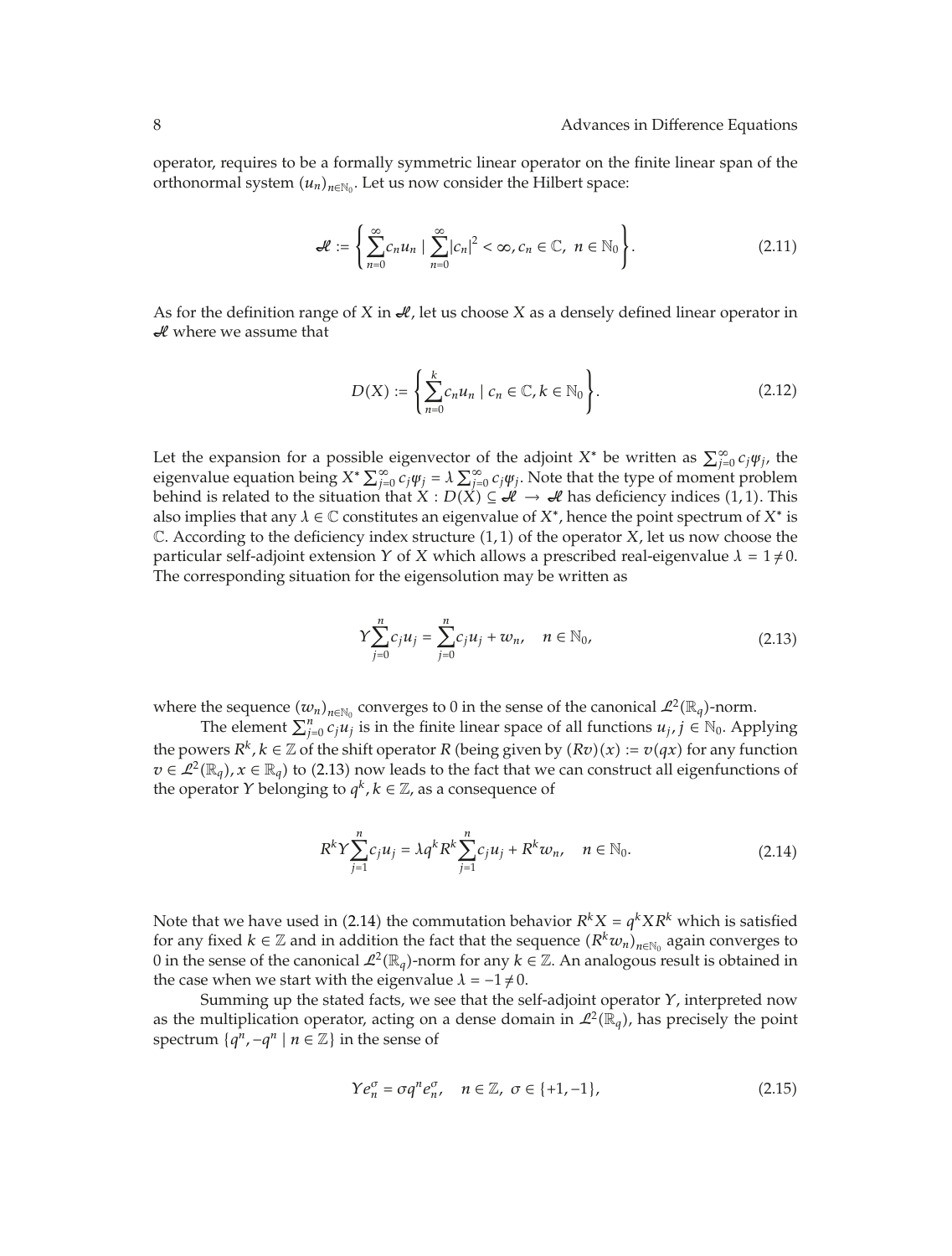the functions  $e_n^{\sigma}$ ,  $n \in \mathbb{Z}$  with norm 1 being fixed by

$$
e_n^{\sigma}(\tau q^m) := \frac{1}{q^{n/2}\sqrt{1-q}} \delta_{\sigma\tau}\delta_{mn}, \quad m, n \in \mathbb{Z}, \ \sigma, \tau \in \{+1, -1\}.
$$
 (2.16)

Let us recall what we had stated at the beginning: the C-linear finite span of all functions

$$
(R^m \varphi)(x), \quad x(R^m \varphi)(x), \quad x \in \mathbb{R}_q, \ m \in \mathbb{Z}
$$
 (2.17)

is the same than the C-linear finite span of all functions:

$$
(R^m u_n)(x), \quad x(R^m u_n)(x), \quad x \in \mathbb{R}, \ m \in \mathbb{Z}, \ n \in \mathbb{N}_0. \tag{2.18}
$$

Taking the observations together, we conclude that the C-linear span of all functions

$$
\varphi_m(x) = \left( R^m \varphi \right)(x), \quad \varphi_m(x) = x \left( R^m \varphi \right)(x), \quad x \in \mathbb{R}_q, \ m \in \mathbb{Z} \tag{2.19}
$$

is dense in the original Hilbert space  $\mathcal{L}^2(\mathbb{R}_q)$ .

We finally want to show that the C-linear span of *precisely all* the functions in (2.19) is dense in  $\mathcal{L}^2(\mathbb{R}_q)$ . This can be seen as follows. taking away one of the functions  $R^n\varphi$ or  $XR^n\varphi$  ( $n \in \mathbb{N}_0$ ) would already remove the completeness of the smaller Hilbert space  $\mathcal{H} \subseteq \mathcal{L}^2(\mathbb{R}_q)$ . According to the property that the functions from (2.19) are dense in  $\mathcal{L}^2(\mathbb{R}_q)$ , it follows, for instance, that for any  $\tilde{k} \in \mathbb{Z}$ , there exists a double sequence  $(c_j^k)_{k,j\in\mathbb{Z}}$  such that in the sense of the canonically induced  $\mathcal{L}^2(\mathbb{R}_q)$ -norm:

$$
\lim_{l \to \infty} \left\| e_{k+1}^{+1} + e_{k+1}^{-1} - \sum_{j=-l}^{l} c_j^k \varphi_j \right\|_{\mathcal{L}^2(\mathbb{R}_q) = 0}, \quad k \in \mathbb{Z}.
$$
\n(2.20)

Suppose that there exists a specific  $i \in \mathbb{Z}$  such that  $c_i^k = 0$  for all  $k \in \mathbb{Z}$ . Let us consider the following expression where *l* ∈ N and  $-$ *l* < *i* < *l*:

$$
Re_{k+1}^{+1} + Re_{k+1}^{-1} - \sum_{j=-l}^{l} c_j^k R \varphi_j = e_k^{+1} + e_k^{-1} - \sum_{j=-l}^{l} c_j^k \varphi_{j+1}, \quad k \in \mathbb{Z}.
$$
 (2.21)

The last expression now may be rewritten as

$$
e_k^{+1} + e_k^{-1} - \sum_{j=-l+2}^{l+1} c_{j-1}^k \varphi_j, \quad k \in \mathbb{Z}.
$$
 (2.22)

Successive application of  $R^m$  to (2.21) resp. (2.22) with  $m \in \mathbb{N}_0$  resp.  $-m \in \mathbb{N}_0$  shows that the existence of such a specific  $c_i^k = 0$  for all  $k \in \mathbb{Z}$  would finally imply that For all  $j, k \in \mathbb{Z} : c_j^k = 0$ .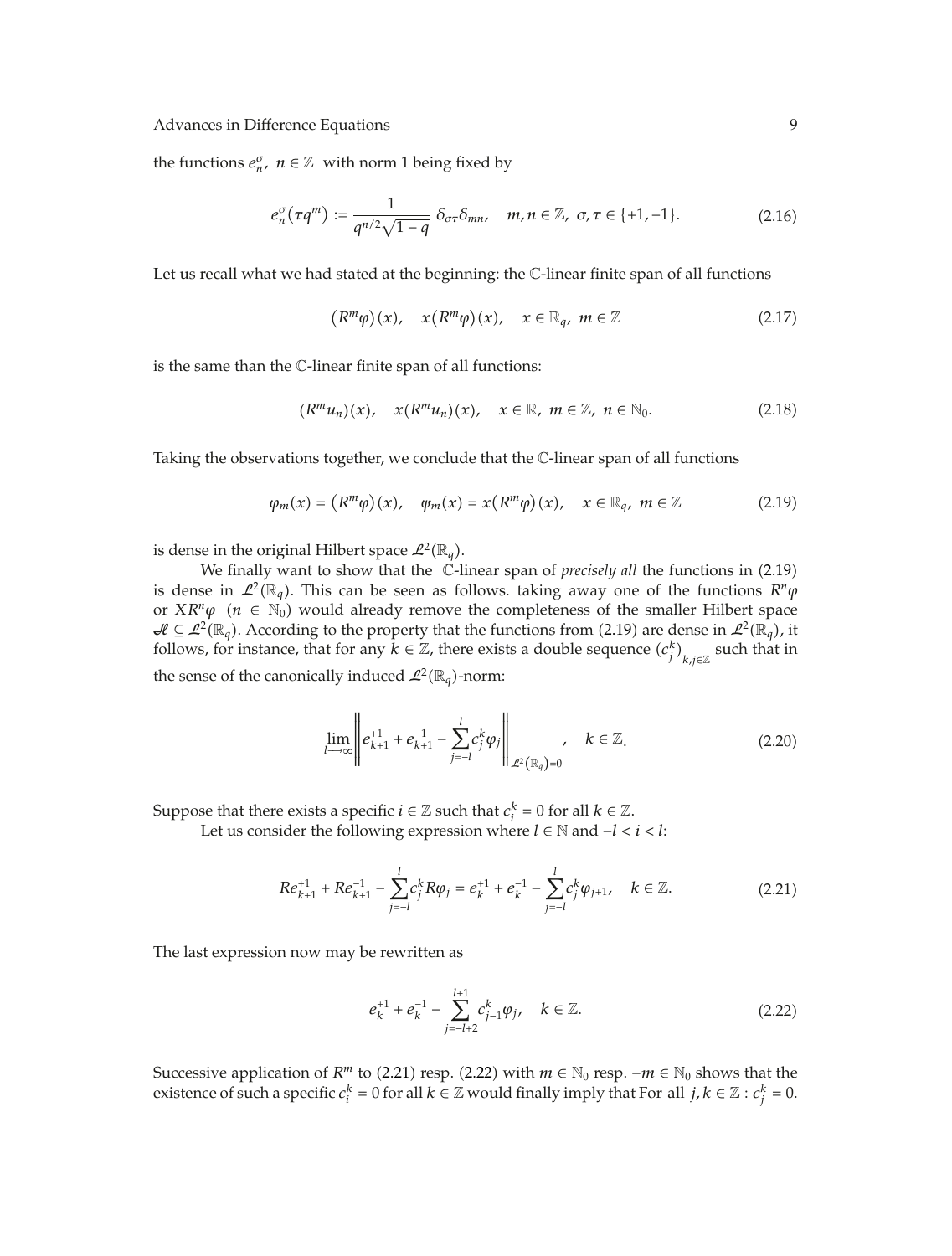$\Box$ 

This however would lead to a contradiction. Therefore, it becomes apparent that the complex finite linear span of precisely all the functions  $R^m\varphi$  resp.  $XR^m\varphi$  (where *m* is running in  $\mathbb{Z}$ ) is dense in the Hilbert space  $\mathcal{L}^2(\mathbb{R}_q)$ . Summing up all facts, the basis property stated in the theorem finally follows according to  $(2.15)$ .

Let us now focus on the following situation to move on towards the second main result of this article.

let *P* be a positive symmetric polynomial, that is,

$$
P: \mathbb{R} \longrightarrow \mathbb{R}^+, \quad x \longmapsto P(x) = P(-x) > 0, \quad P(x) = \sum_{j=0}^{N} \gamma_j x^{2j}, \quad \gamma_j > 0,\tag{2.23}
$$

where  $N \in \mathbb{N}_0$ .

*Definition 2.2.* Let  $f \in \mathcal{L}^1(\mathbb{R}) \cap C^1(\mathbb{R})$  with finite moments. Then

$$
P_f := \left\{ \sum_{j=0}^{N} c_j X^j f \mid c_j \in \mathbb{R}, N \in \mathbb{N}_0 \right\}
$$
 (2.24)

is called the *real polynomial hull* of *f*.

**Theorem 2.3.** Let  $0 < q < 1$  and moreover  $f(qx) = P(x)f(x)$ ,  $x \in \mathbb{R}$ ,  $f \in C^1(\mathbb{R})$ . Then  $P_{\sqrt{f}}$  is not *dense in*  $\mathcal{L}^2(\mathbb{R})$ *.* 

*Proof.* For  $n \in \mathbb{N}_0$ , the *n*th moment  $\mu_n$  of  $f$  can be calculated from the prerequisites of Theorem 2.3, namely;

$$
\int_{-\infty}^{\infty} x^n f(qx) dx = \int_{-\infty}^{\infty} x^n \sum_{j=0}^{N} \gamma_j x^{2j} f(x) dx,
$$
\n(2.25)

where  $N \in \mathbb{N}_0$ —written in short:

$$
q^{-n-1}\mu_n = \sum_{j=0}^{N} \gamma_j \mu_{n+2j}.
$$
 (2.26)

Discretization and integration on the basic grid  $\mathbb{R}_q := \{ \pm q^k \mid k \in \mathbb{Z} \}$  gives

$$
\sum_{k=-\infty}^{\infty} q^k \left( q^k \right)^n f \left( q^{k+1} \right) \sum_{k=-\infty}^{\infty} q^k \left( q^k \right)^n \sum_{j=0}^N \gamma_j \left( q^k \right)^{2j} f \left( q^k \right). \tag{2.27}
$$

and, if  $k$  is changed into  $k + 1$  on the left-hand side,

$$
\sum_{k=-\infty}^{\infty} q^{k-1} (q^{k-1})^n f(q^k) \sum_{j=0}^N \gamma_j \sum_{k=-\infty}^{\infty} q^k (q^k)^{n+2j} f(q^k).
$$
 (2.28)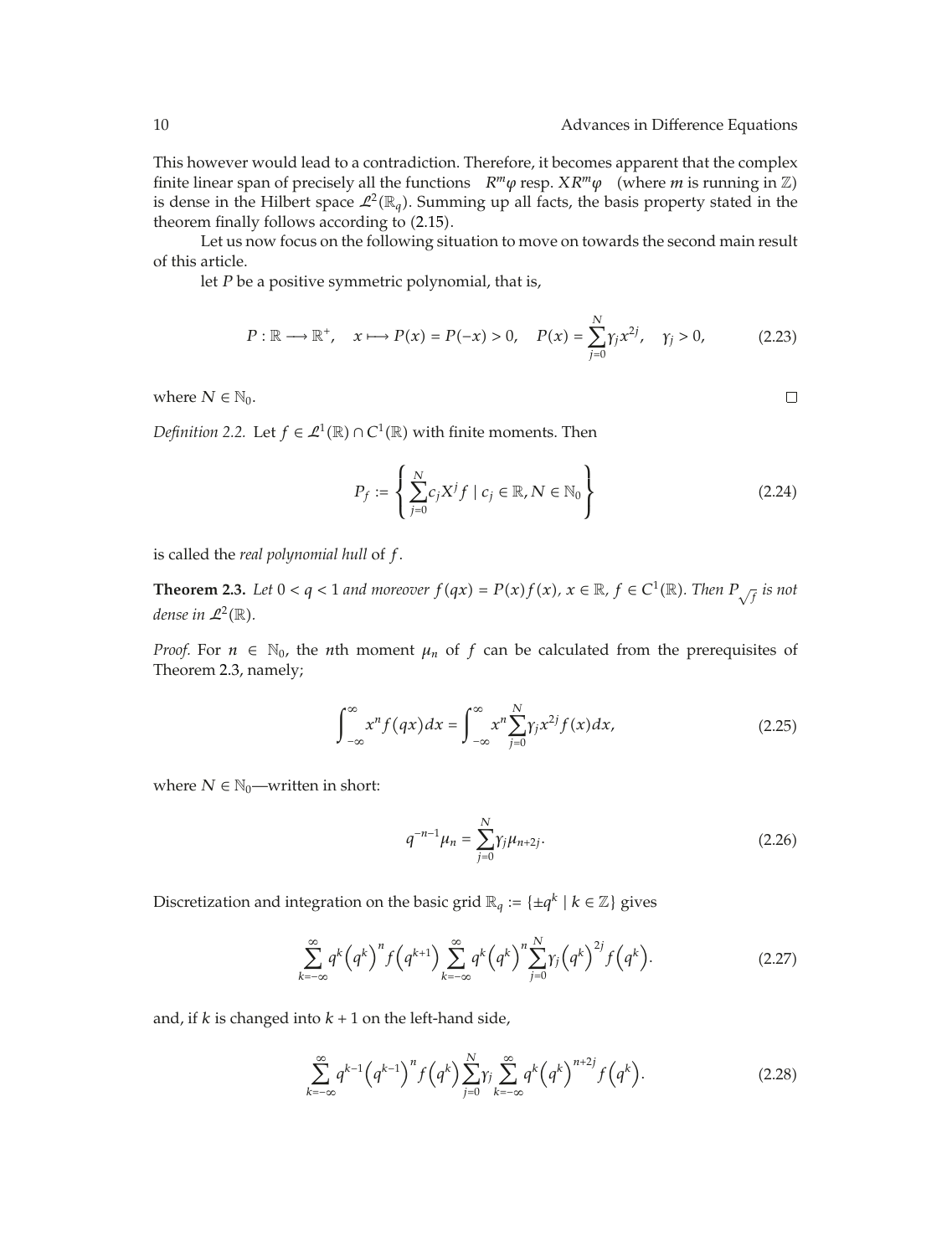Define for  $n \in \mathbb{N}_0$ :

$$
\widehat{\mu}_n := \sum_{k=-\infty}^{\infty} q^k \left( q^k \right)^n f \left( q^k \right). \tag{2.29}
$$

Then, we have

$$
q^{-n-1}\hat{\mu}_n = \sum_{j=0}^{N} \gamma_j \hat{\mu}_{n+2j}.
$$
 (2.30)

If two densities generate the same moments then the induced orthogonal polynomials are the same. this is an isometry situation. According to the constructions of the two different types of moments, namely, on the one, hand side, the moments of type  $\mu_n$  and on the other hand the moments of type  $\hat{\mu}_n$  and by comparing (2.26) and (2.30), we see that here, the mentioned isometry situation is matched—provided the initial conditions for the respective moments are chosen in the same way.

We use this observation now to proceed with the conclusions.

Let us make use again of the lattice

$$
\mathbb{R}_q := \{ \pm q^n \mid n \in \mathbb{Z} \}. \tag{2.31}
$$

We define the restriction  $\hat{f}$  of  $f$  on  $\mathbb{R}_q$  by

$$
\hat{f}: \mathbb{R}_q \longrightarrow \mathbb{R}, \qquad \hat{f}(\pm q^n) := f(\pm q^n), \quad n \in \mathbb{Z}, \tag{2.32}
$$

and we will use again the Hilbert space

$$
\mathcal{L}^2(\mathbb{R}_q) := \left\{ f : \mathbb{R}_q \longrightarrow \mathbb{C} \mid \sum_{n=-\infty}^{\infty} q^n \left( f(q^n) \overline{f(q^n)} + f(-q^n) \overline{f(-q^n)} \right) < \infty \right\}.
$$
 (2.33)

Then the discrete analog of  $P_f$  is

$$
P_{\hat{f}} := \left\{ \sum_{j=0}^{N} c_j X^j \hat{f} \mid c_j \in \mathbb{R}, N \in \mathbb{N}_0 \right\}.
$$
 (2.34)

In order to show that  $P_{\sqrt{\hat{f}}}$  is not dense in  $\mathcal{L}^2(\mathbb{R}_q)$ , we will construct a linear operator being bounded in the space  $P_{\sqrt{f}}$  but unbounded when restricted to  $P_{\sqrt{f}}$ .

Let us start from a function  $\varphi \in P_{\sqrt{f}}$ , given by

$$
\varphi : \mathbb{R} \longrightarrow \mathbb{R}, \qquad x \longmapsto \varphi(x) := \sum_{j=0}^{N} c_j x^j \sqrt{f(x)}, \qquad (2.35)
$$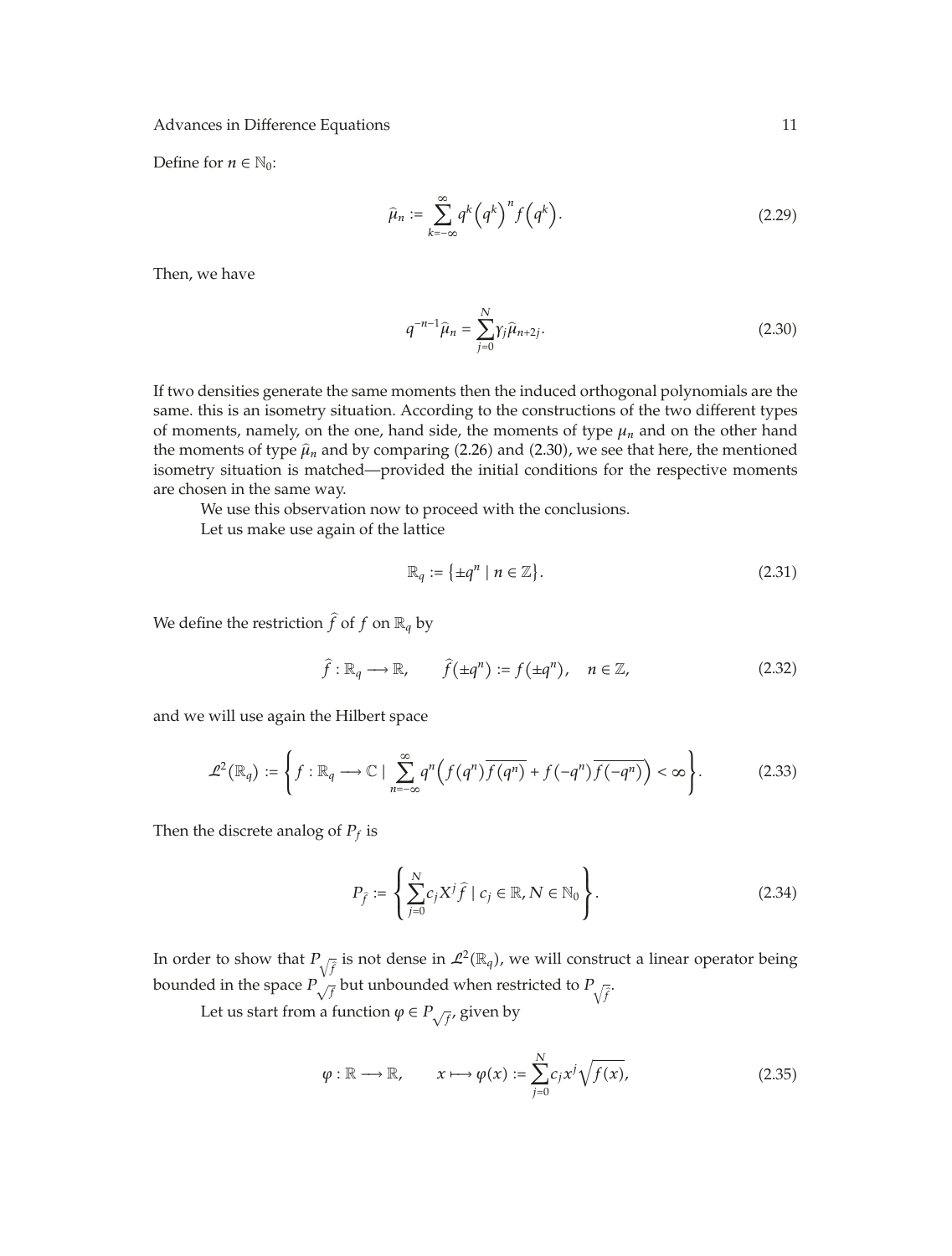#### 12 **Advances in Difference Equations Advances** in Difference Equations

and define generally for  $\psi \in \mathcal{L}^2(\mathbb{R})$ :

$$
(L\varphi)(x) := \varphi\left(q^{-1}x\right). \tag{2.36}
$$

We denote from now on the respective multiplication operator again by *X* and use *LX q*<sup>−1</sup>*XL* to see that for a suitable operator-valued function *f*, the following holds:

$$
(LQ(X))\sum_{j=0}^{N}c_jX^j\sqrt{f(X)} = \sum_{j=0}^{N}c_jq^{-j}X^jLQ(X)\sqrt{f(X)}.
$$
 (2.37)

Using  $f(qx) = P(x)f(x)$ , choose *Q* such that  $LQ(X)\sqrt{f(X)}$  obeys:

$$
LQ(X)\sqrt{f(X)} = Q(q^{-1}X)\sqrt{f(q^{-1}X)}
$$
  
=  $Q(q^{-1}X)\sqrt{\frac{f(X)}{P(q^{-1}X)}}$  (2.38)  
=  $Q(q^{-1}X)\sqrt{\frac{1}{P(q^{-1}X)}}\sqrt{f(X)},$ 

that is, we choose  $Q(X) := \sqrt{P(X)}$ .

Note that for the definition of *Q*, we need to consider the characterization of the corresponding measure.

Now, rewrite this as

$$
L\sqrt{P(X)}\sum_{j=0}^{N}c_jX^j\sqrt{f(X)} = \sum_{j=0}^{N}c_jq^{-j}x^j\sqrt{f(X)}.
$$
 (2.39)

Therefore, there exist  $a_j^{(N)} \in \mathbb{R} \; (j=0 \cdots N)$  such that

$$
L\sqrt{P(X)}\sum_{j=0}^{N}a_j^{(N)}X^j\sqrt{f(X)} = q^{-N}\sum_{j=0}^{N}a_j^{(N)}X^j\sqrt{f(X)},
$$
\n(2.40)

where

$$
\varphi_N(X) := \sum_{j=0}^N a_j^{(N)} X^j \sqrt{f(X)}.
$$
\n(2.41)

represent the eigenfunctions of  $L\sqrt{P(X)}$  (not necessarily orthogonal since  $L\sqrt{P(X)}$  was not required to be symmetric) and *q<sup>−N</sup>* are the eigenvalues. However since the eigenvalues are unbounded, this implies that  $L\sqrt{P(X)}$  is an unbounded operator. Let us choose its domain as the algebraic span *U* of the occurring eigenfunctions.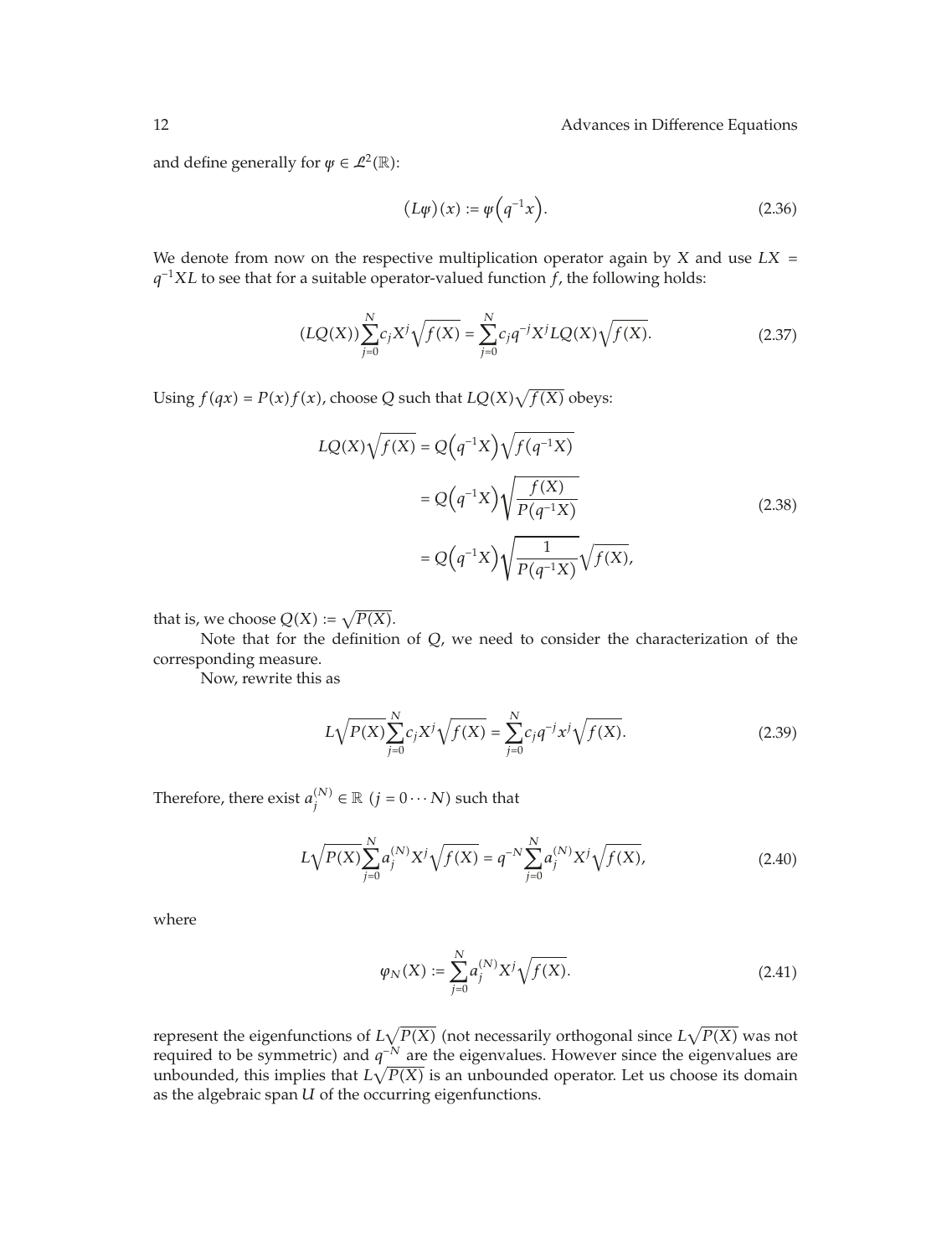Now consider

$$
L\sqrt{P(X)}\varphi_N = q^{-N}\varphi_N. \tag{2.42}
$$

Define the operators  $T_m$  by

$$
T_m := \sum_{j=0}^m \frac{\left(-L\sqrt{P(X)}\right)^j}{j!}, \qquad m \in \mathbb{N}_0.
$$
 (2.43)

For  $m \in \mathbb{N}_0$ , the operator  $T_m$  has the same eigenvectors as  $L\sqrt{P(x)}$  and we receive

$$
T_m \varphi_N = \sum_{j=0}^m \frac{(-q^{-N})^j}{j!} \varphi_N.
$$
 (2.44)

Therefore, it follows with  $T\varphi_N := \lim_{n \to \infty} T_m \varphi_N$ :

$$
T\varphi_N = e^{-q^{-N}}\varphi_N \tag{2.45}
$$

*T* is a bounded operator on *U* since  $e^{-q^{-N}} \to 0$  as  $N \to \infty$ . Let us state that

$$
T: P_{\sqrt{f}} \longrightarrow P_{\sqrt{f}}, \quad T = \sum_{j=0}^{\infty} \frac{\left(-L\sqrt{P(X)}\right)^j}{j!},\tag{2.46}
$$

that is, the domain of *T* may be chosen as the entire span of  $P_{\sqrt{f}}$ . Therefore, *T* is a bounded operator in the space of  $P_{\sqrt{f}}$ .

For topological reasons, it follows that

$$
\widehat{T}: P_{\sqrt{\widehat{f}}} \longrightarrow P_{\sqrt{\widehat{f}}}, \quad \widehat{T} = \sum_{j=0}^{\infty} \frac{\left(-L\sqrt{P(X)}\right)^j}{j!} \tag{2.47}
$$

is also a bounded operator.

Now consider

$$
e_n(q^m) := \delta_{m,n}.\tag{2.48}
$$

Then

$$
(Le_n)(q^m) = e_n\left(q^{m-1}\right) = \delta_{n,m-1} = \delta_{m,n+1} = e_{n+1}(q^m). \tag{2.49}
$$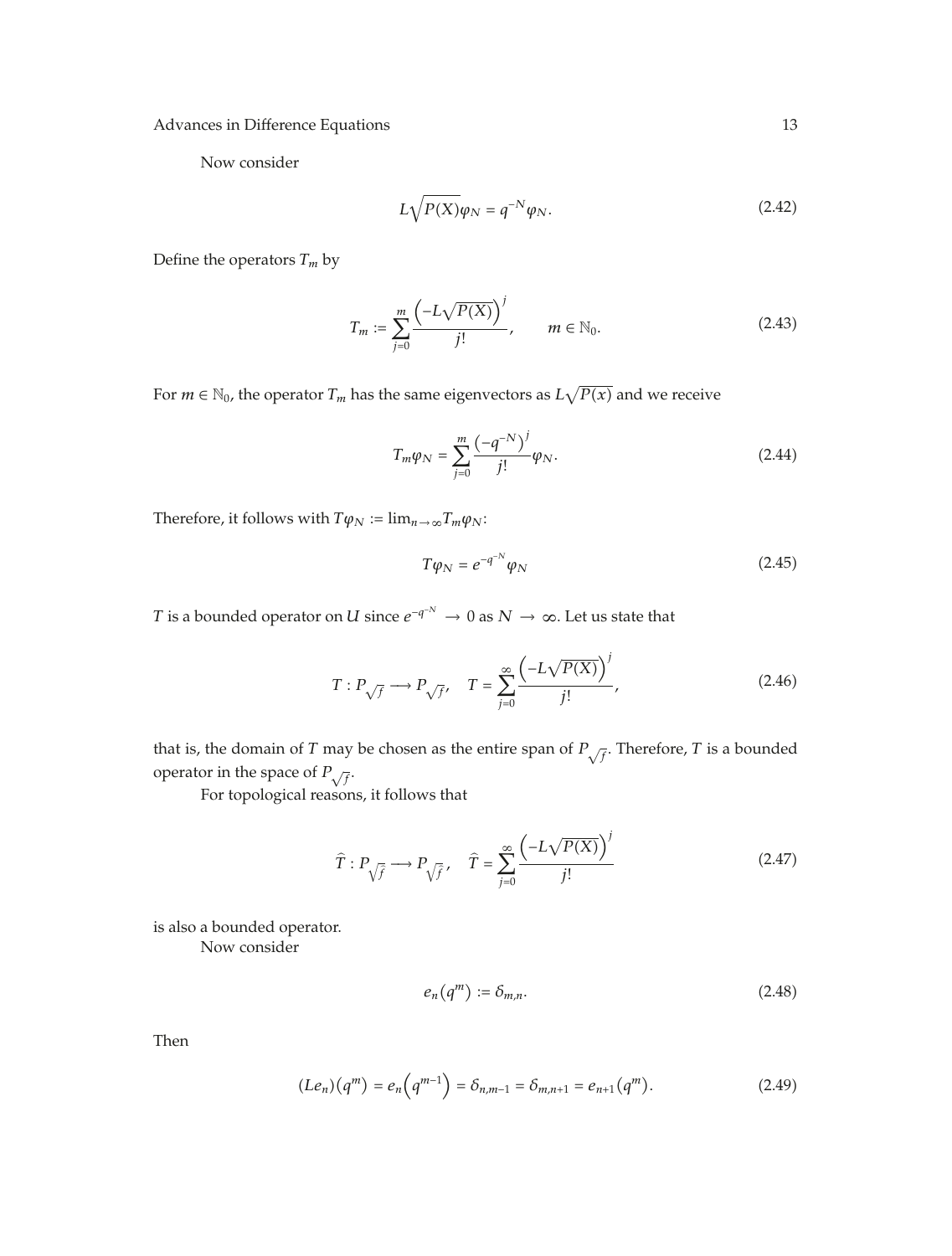In particular,

$$
Le_n = e_{n+1} \tag{2.50}
$$

holds. Further, we have

$$
L\sqrt{P(X)}e_n = \sqrt{P(q^{n-1})}e_{n+1}.
$$
 (2.51)

Defining  $\alpha_n \coloneqq \sqrt{P(q^{n-1})}$  for  $n \in \mathbb{Z}$  to rewrite this as

$$
L\sqrt{P(X)}e_n = \alpha_n e_{n+1},\tag{2.52}
$$

and defining  $u_n := L\sqrt{P(X)}e_n$  for  $n \in \mathbb{Z}$ , we obtain

$$
-L\sqrt{P(X)}L\sqrt{P(X)}e_n = -\alpha_n u_{n+1}
$$
  
=  $-\alpha_n L\sqrt{P(X)}e_{n+1} = \alpha_{n+1}e_{n+2}$  (2.53)  
=  $-\alpha_n \alpha_{n+1}e_{n+2}$ .

Applying  $\hat{T}$  to the  $e_n$  results in

$$
\widehat{T}e_n = \sum_{m=0}^{\infty} \prod_{j=0}^{m} \frac{(-1)^m \alpha_{n+j}}{m!} e_{n+m}.
$$
\n(2.54)

Therefore

$$
\frac{\left\|\widehat{T}e_n\right\|^2}{\left\|e_n\right\|^2} = \frac{\left(\sum_{m=0}^{\infty} \prod_{j=0}^m \left((-1)^m \alpha_{n+j} q^{(m+n)/2} / m! \right)\right)^2}{\left(q^{n/2}\right)^2} \longrightarrow 0 \tag{2.55}
$$

as  $n \to \infty$ . Thus  $\hat{T}$  is defined on any  $e_n$  and generates infinitely many "rods" on the left-hand side of *en* going toward 0. Therefore, *<sup>T</sup>* is well defined on any *en* and, therefore, it is well defined on any finite linear combination of the *en*.

By hypothesis,  $P_{\sqrt{\hat{f}}}$  is dense in  $\mathcal{L}^2(\mathbb{R}_q)$ . Then for,  $n \in \mathbb{Z}$  there exists a sequence in  $P_{\sqrt{\hat{f}}}$ which approximates  $e_n$  to any degree of accuracy in the sense of the  $\mathcal{L}^2(\mathbb{R}_q)$ -norm.

Now the question arises: looking at all  $n \in \mathbb{Z}$ , is there a lower bound for  $\|\hat{T}e_n\|^2$ ? The  $e_{n+m}$  are pairwise orthogonal, that is, from

$$
\widehat{T}e_n = \sum_{m=0}^{\infty} \prod_{j=0}^{m} \frac{(-1)^m \alpha_{n+j}}{m!} e_{n+m},
$$
\n(2.56)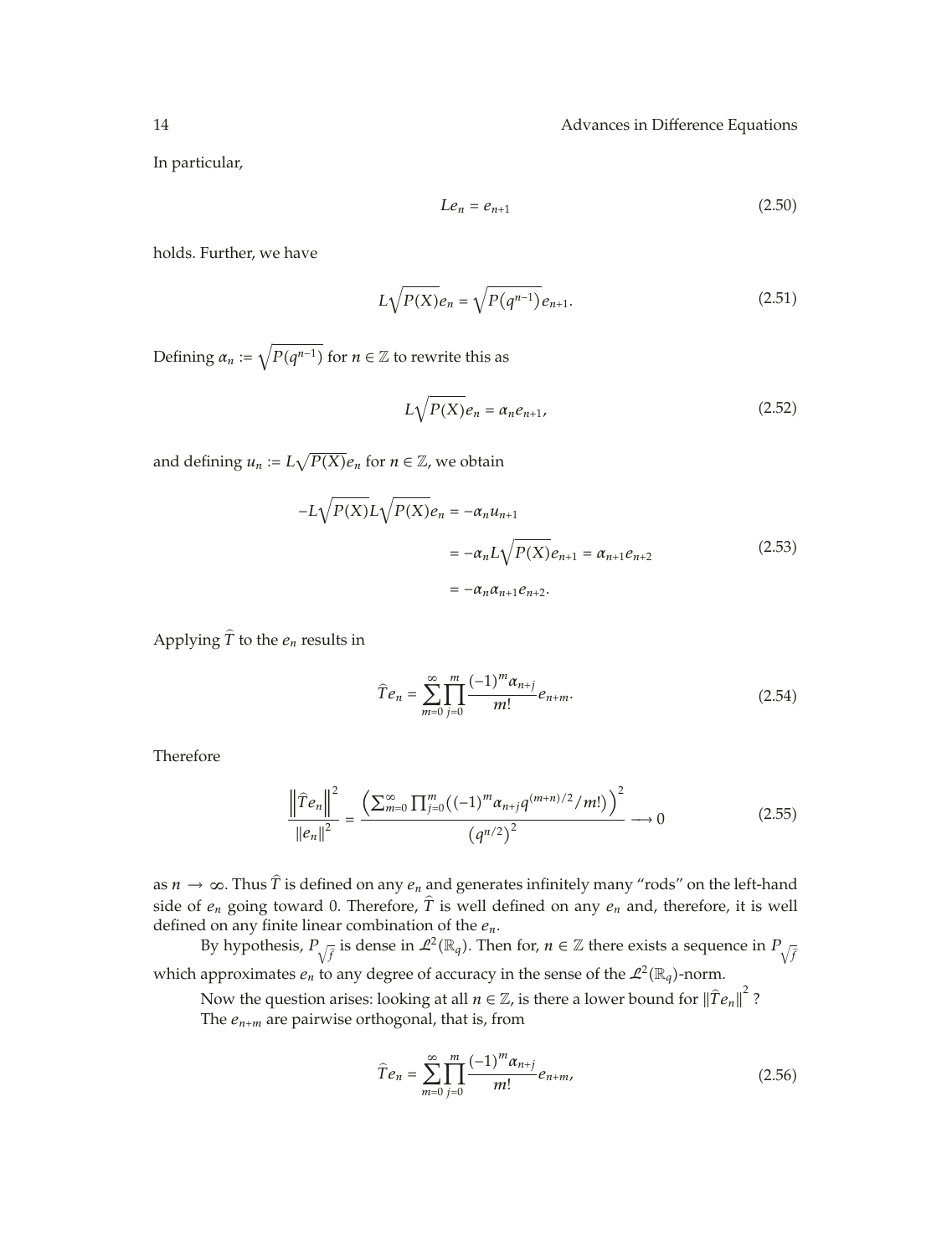it follows that

$$
\frac{\left\|\widehat{T}e_{n}\right\|^{2}}{\left\|e_{n}\right\|^{2}} \geq \frac{\alpha_{n}^{2}\|e_{n+1}\|^{2}}{\left\|e_{n}\right\|^{2}}\alpha_{n}^{2} \cdot \frac{q^{n+1}}{q^{n}} = q \cdot \alpha_{n}^{2}, \quad \alpha_{n} := \sqrt{P(q^{n-1})},
$$
\n(2.57)

and therefore we have

$$
\frac{\left\|\widehat{T}e_n\right\|^2}{\left\|e_n\right\|^2} \ge q \cdot P\left(q^{n-1}\right) \longrightarrow \infty \tag{2.58}
$$

as *n* →  $-\infty$ . It follows that *T* is an unbounded operator, a contradiction. Therefore,  $P_{\sqrt{\hat{f}}}$  is not dense in  $\mathcal{L}^2(\mathbb{R}_q)$ , implying that  $P_{\sqrt{f}}$  is not dense in  $\mathcal{L}^2(\mathbb{R})$ .

However note that the result on the lack of completeness stated in the previous theorem should not be confusing with the fact that pointwise convergence may occur as the following theorem reveals.

**Theorem 2.4.** *Let*  $\Phi : \mathbb{R} \to \mathbb{R}$  *be a differentiable positive even solution to* 

$$
\Phi(qx) = \left(1 + \alpha(1 - q) x^2\right) \Phi(x), \quad x \in \mathbb{R}.\tag{2.59}
$$

*Let moreover*  $H_n^q : \mathbb{R} \to \mathbb{R}$ ,  $n \in \mathbb{N}_0$  be the continuous solutions to the recurrence relation

$$
H_{n+1}^{q}(x) - \alpha q^{n} x H_{n}^{q}(x) + \alpha \frac{q^{n} - 1}{q - 1} H_{n-1}^{q}(x) = 0, \quad n \in \mathbb{N}_{0},
$$
\n(2.60)

*with initial conditions*  $H_0^q(x) = 1$ ,  $H_1^q(x) = \alpha x$  *for all*  $x \in \mathbb{R}$ . The closure of the finite linear span *of all these continuous functions*  $H_n^q \Phi$ ,  $n \in \mathbb{N}_0$  *is a Hilbert space*  $\mathcal{F} \subseteq \mathcal{L}^2(\mathbb{R})$ *. For any element v in the finite linear span of the conventional (continuous) Hermite functions, there exists a sequence*  $(u_{m,k})_{k,m∈\mathbb{N}_0}$  ⊆  $\mathcal{F}$  *which converges pointwise to*  $v$ *.* 

*Proof.* According to the assertions of the theorem, the inverse  $\Phi^{-1}$  of the function  $\Phi : \mathbb{R} \to \mathbb{R}$ , given by

$$
\forall x \in \mathbb{R} : \Phi^{-1}(\Phi(x)) = x \tag{2.61}
$$

is differentiable and fulfills the basic difference equation

$$
\Phi^{-1}(q^{-1}x) = (1 + \alpha(1 - q)q^{-2}x^2)\Phi^{-1}(x), \quad x \in \mathbb{R}.
$$
 (2.62)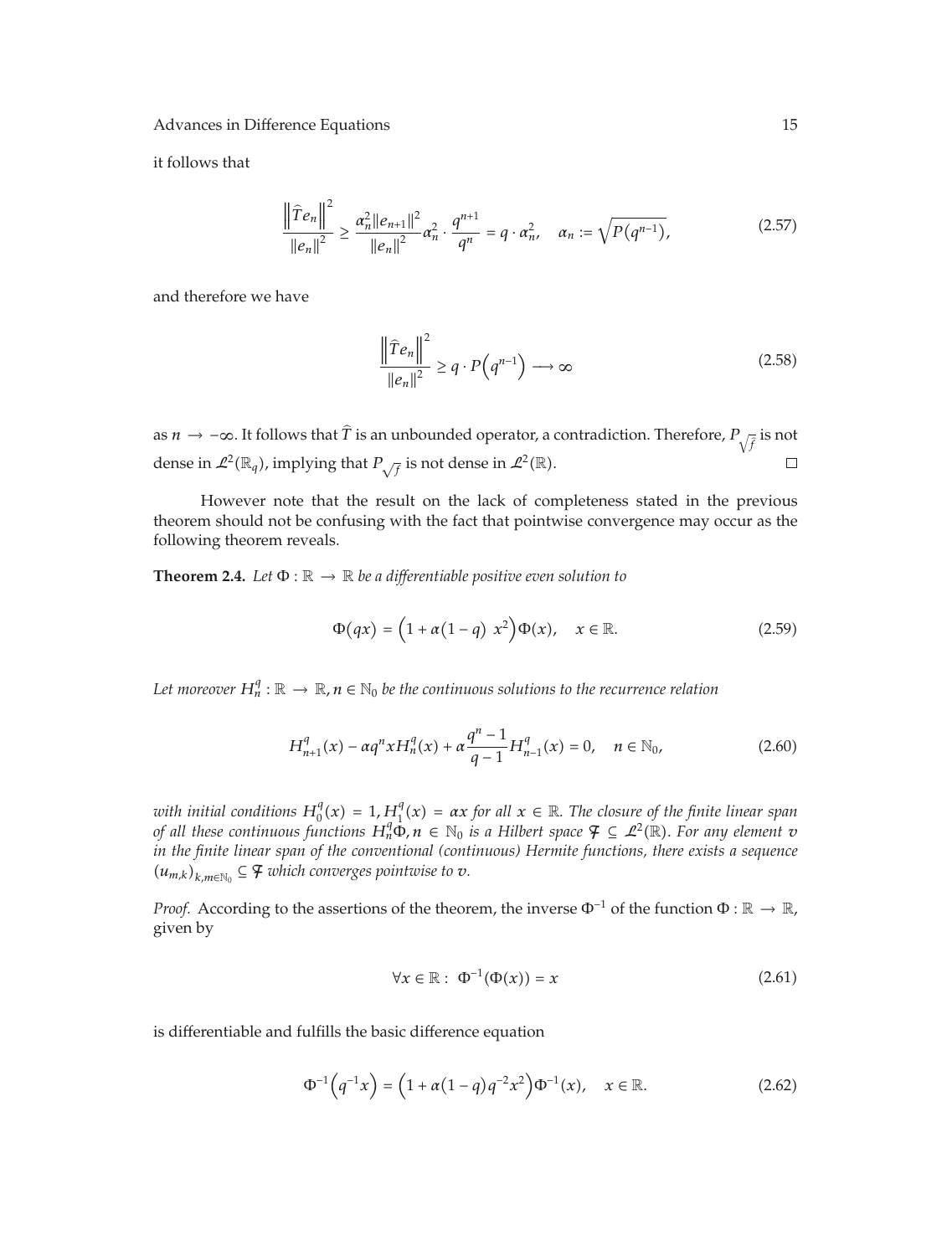The function  $\Phi^{-1}$ , being extended to the whole complex plane, can be interpreted as a holomorphic function due to its growth behavior, in particular, it allows a product expansion in the whole complex plane,

$$
\forall z \in \mathbb{C}: \ \Phi^{-1}(z) = a \prod_{k=0}^{\infty} (z - a_k), \tag{2.63}
$$

the sequence  $(a_k)_{k \in \mathbb{Z}}$  of complex numbers being uniquely fixed, *a* denoting a multiplicative constant. Hence, the function  $h: \mathbb{C} \to \mathbb{C}$  given by

$$
h(z) = e^{-(1/2)z^2} \Phi^{-1}(z), \quad z \in \mathbb{C}, \tag{2.64}
$$

is also holomorphic. Inserting the corresponding power series:

$$
h(z) = \sum_{n=0}^{\infty} b_n z^n, \quad z \in \mathbb{C}.\tag{2.65}
$$

we end up with the statement

$$
e^{-(1/2)z^{2}} = h(z)\Phi(z) = \left(\sum_{n=0}^{\infty} b_{n}z^{n}\right)\Phi(z), \quad z \in \mathbb{C}.
$$
 (2.66)

Any monomial  $z^n$ ,  $n \in \mathbb{N}_0$  may be written as

$$
z^n = \left(\sum_{j=0}^n c_j^n H_j^{*q}(z)\right), \quad z \in \mathbb{C}
$$
 (2.67)

with a double sequence of uniquely fixed real numbers  $(c_j^n)_{j,n \in \mathbb{N}_0}$ . The polynomial functions  $H_j^{*q}$ ,  $j \in \mathbb{N}_0$  of degree  $j$  will be chosen such that

$$
\int_{-\infty}^{\infty} H_i^{*q}(x) H_j^{*q}(x) \Phi(x) dx = 0
$$
\n(2.68)

for  $i, j \in \mathbb{N}_0$  but  $i \neq j$ . Polynomials which fulfill these properties are, for instance, those fixed by  $(2.60)$ , see also  $[1]$ . We may rewrite  $(2.66)$  as follows:

$$
e^{-(1/2)z^2} = \left(\sum_{n=0}^{\infty} \sum_{j=0}^{n} c_j^n H_j^{*q}(z)\right) \Phi(z), \quad z \in \mathbb{C}.
$$
 (2.69)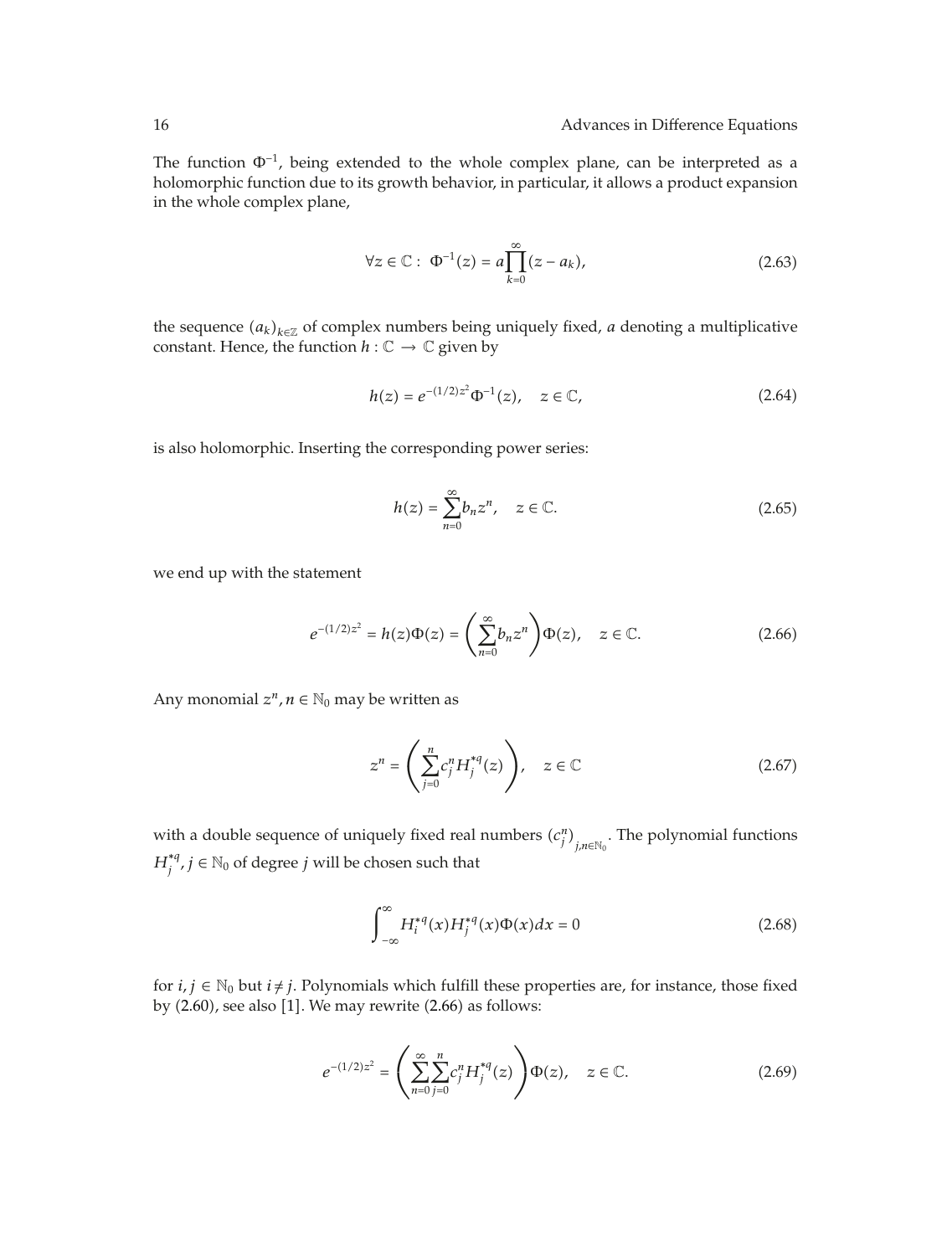Generalizing this result, we see that there exists a threefold sequence  $(c_j^{n,m})_{j,m,n\in\mathbb{N}_0}$  of real numbers such that the classical continuous Hermite functions, given by

$$
H_m(x)e^{-(1/2)x^2}, \quad x \in \mathbb{R}, m \in \mathbb{N}_0,
$$
\n(2.70)

have the following representation

$$
H_m(z)e^{-(1/2)z^2} = \left(\sum_{n=0}^{\infty} \sum_{j=0}^{n} c_j^{n,m} H_j^{*q}(z)\right) \Phi(z), \quad z \in \mathbb{C}.
$$
 (2.71)

We recall that the closure of the finite linear complex span of all functions  $H_n^{*q} \Phi, n \in \mathbb{N}_0$ is a Hilbert space, call it  $\mathcal{F}$ , which is a *proper subspace* of  $\mathcal{L}^2(\mathbb{R})$ , hence being not dense in  $\mathcal{L}^2(\mathbb{R})$ —see Theorem 2.3.

For  $m \in \mathbb{N}_0$ , let us now consider the sequences of functions  $(u_{m,k})_{k \in \mathbb{N}_0}$ , given by

$$
u_{m,k} : \mathbb{R} \longrightarrow \mathbb{R}, \quad x \longmapsto u_{m,k}(x) := \left( \sum_{n=0}^{k} \sum_{j=0}^{n} c_j^{n,m} H_j^{*q}(x) \right) \Phi(x), \quad k \in \mathbb{N}_0,
$$
 (2.72)

According to what we have shown it follows that each of the functions  $u_{m,k} \in \mathcal{F}$  converges pointwise to the functions  $h_m : \mathbb{R} \to \mathbb{R}$ , given by

$$
h_m: \mathbb{R} \longrightarrow \mathbb{R}, \quad x \longmapsto h_m(x) := H_m(x)e^{(-1/2)x^2}, \quad m \in \mathbb{N}_0,
$$
 (2.73)

as  $k \to \infty$ .

#### **3. Basic Difference Equations and Moment Problems**

Let us make first some more general remarks on the special type of polynomials  $(2.60)$  we are considering. In literature, see, for instance, the internet reference to the Koekoek-Swarttouw online report on orthogonal polynomials http://fa.its.tudelft.nl/∼koekoek/askey/ there are listed two types of deformed discrete generalizations of the classical conventional Hermite polynomials, namely, the discrete basic Hermite polynomials of type I and the discrete basic Hermite polynomials of type II. These polynomials appear in the mentioned internet report under citations 3.28 and 3.29 . Both types of polynomials, specified under the two respective citations by the symbol  $h_n$  while  $n$  is a nonnegative integer, can be succesively transformed (scaling the argument and renormalizing the coefficients) into the one and same form which is given by

$$
H_{n+1}^{q}(x) - \alpha q^{n} x H_{n}^{q}(x) + \alpha \frac{q^{n} - 1}{q - 1} H_{n-1}^{q}(x) = 0, \quad n \in \mathbb{N}_{0},
$$
\n(3.1)

with initial conditions  $H_0^q(x) = 1$ ,  $H_1^q(x) = \alpha x$  for all  $x \in \mathbb{R}$ . Note that  $\alpha$  is chosen as a fixed positive real number. Here, the number *q* may range in the set of all positive real numbers,

 $\Box$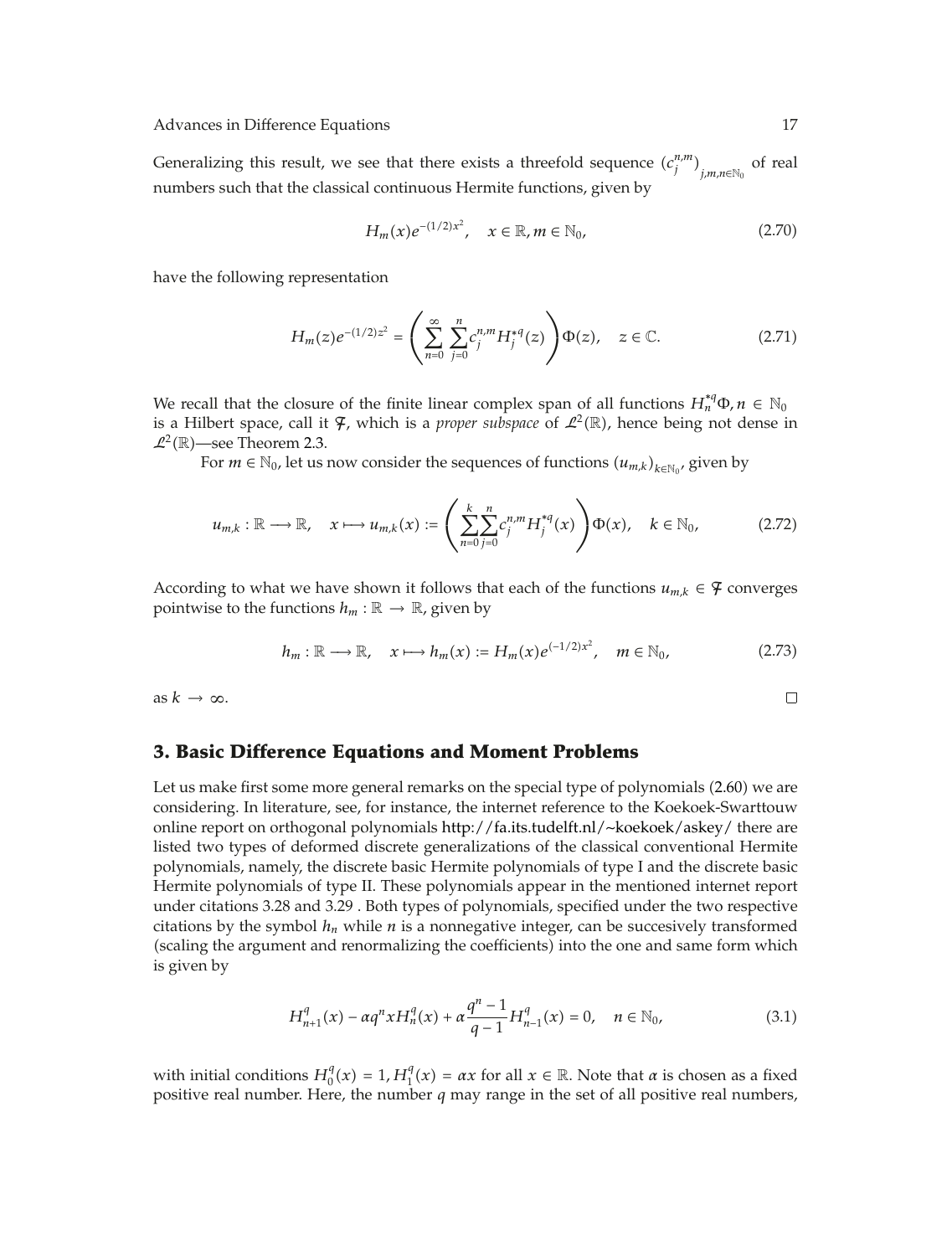without the number 1—the case  $q = 1$  being reserved for the classical conventional Hermite polynomials. Depending on the choice of *q*, the two different types of discrete basic Hermite polynomials can be found. The case  $0 < q < 1$  corresponds to the discrete basic Hermite polynomials of type II, the case *q >* 1 corresponds to the discrete basic Hermite polynomials of type I. Up to the late 1990 years, the perception was that both type of discrete basic Hermite polynomials have only discrete orthogonality measures. This is certainly true in the case of *q >* 1 since the existence of such an orthogonality measure was shown explicitly and since the moment problem behind the discrete basic Hermite polynomials of type I is uniquely determined.

However, it could be shown that beside the known discrete orthogonality measure, specified in the aforementioned internet report, the discrete basic Hermite polynomials of type II, hence being connected to  $(3.1)$  with  $0 < q < 1$  allow also orthogonality measures with continuous support.

Let us look at this phenomenon in some more detail.

It is known as a conventional result that a symmetric orthogonality measure with discrete support for the polynomials  $(3.1)$  with  $0 < q < 1$ , yields moments being given by

$$
\nu_{2m+2} = \frac{q^{-2m-1}-1}{\alpha(1-q)} \nu_{2m}, \quad \nu_{2m+1} = 0, m \in \mathbb{N}_0.
$$
 (3.2)

In [1], it was shown that there exist continuous and piecewise continuous solutions to the difference equation

$$
\psi(qx) = \left(1 + \alpha(1 - q)x^2\right)\psi(x), \quad x \in \mathbb{R} \tag{3.3}
$$

leading to the same moments (3.2). Such a behavior of the discrete basic Hermite polynomials of type II, hence being related to the scenario  $(3.1)$  with  $0 < q < 1$ , was quite unexpected. Vice versa, once moments *νm* with nonnegative integer *m* of a given weight function are given through 3.2, it can immediately be said that the weight function provides an orthogonality measure for the discrete basic Hermite polynomials of type II, related to (3.1) with  $0 < q < 1$ .

The question however remains whether all weight functions for the discrete basic Hermite polynomials of type II, being related to  $(3.1)$  with  $0 < q < 1$  must fulfill a basic difference equation of type 3.3. We develop now an answer to this question which goes beyond the results known so far.

Let throughout the sequel  $0 < q < 1$  and  $\alpha > 0$ . We first put forward the following definition.

*Definition 3.1.* By the moments of a given orthogonality measure, we understand—like in the previous sections—the numbers

$$
\mu_m := \int_{-\infty}^{\infty} x^m \psi(x) dx, \quad m \in \mathbb{N}_0.
$$
 (3.4)

Let us now proceed to the main result of this section.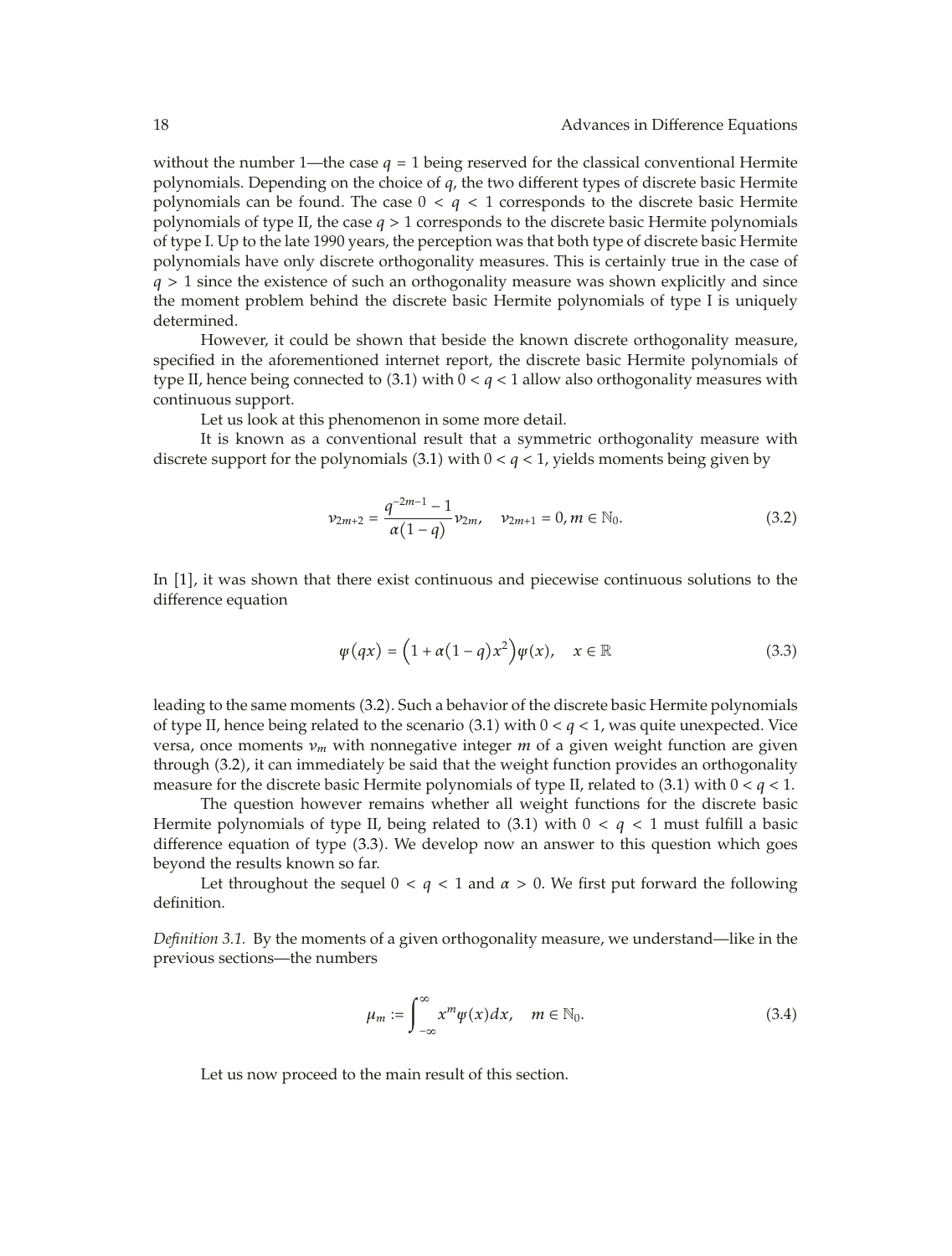**Theorem 3.2.** *There exists a positive symmetric C*R*-solution ψ to the basic difference equation*

$$
\varphi(q^2x) = \left(1 + \alpha(1-q)x^2\right)\left(1 + \alpha(1-q)q^2x^2\right)\varphi(x), \quad x \in \mathbb{R},\tag{3.5}
$$

*not being a solution to*

$$
\psi(qx) = \left(1 + \alpha(1 - q)x^2\right)\psi(x), \quad x \in \mathbb{R}, \tag{3.6}
$$

*but generating the same moments and therefore yielding an orthogonality measure to the polynomials*  $(H_n^{\tilde{q}})_{n \in \mathbb{N}_0}$  *from* (2.60) *in the following sense:* 

$$
\int_{-\infty}^{\infty} H_m^q(x) H_n^q(x) \psi(x) dx = v_n^q \delta_{mn}, \quad m, n \in \mathbb{N}_0.
$$
 (3.7)

The proof to establish will be a step beyond the already known orthogonality results for the polynomials under consideration.

*Proof.* Let us consider first the special basic difference equations:

$$
\psi(qx) = \left(1 + \alpha(1-q)x^2\right)\psi(x), \quad x \in \mathbb{R},\tag{3.8}
$$

$$
\varphi(q^2x) = \left(1 + \alpha(1-q) x^2\right) \left(1 + \alpha(1-q) q^2 x^2\right) \varphi(x), \quad x \in \mathbb{R}.\tag{3.9}
$$

Obviously, any positive *C*(ℝ)-solution  $\psi$  of (3.8) satisfies (3.9). Moreover, one can show that these *C*( $\mathbb{R}$ )-solutions of (3.8) are in  $\mathcal{L}^1(\mathbb{R})$ . Therefore, the set of positive symmetric solutions to (3.9) which are in  $\mathcal{L}^1(\mathbb{R}) \cap C(\mathbb{R})$  is nonempty. Let now  $\psi \in \mathcal{L}^1(\mathbb{R}) \cap C(\mathbb{R})$  be such that

$$
\int_{-\infty}^{\infty} x^{2m} \psi(q^2 x) dx = \int_{-\infty}^{\infty} x^{2m} \left(1 + (1 - q) \alpha x^2\right) \left(1 + (1 - q) \alpha q^2 x^2\right) \psi(x) dx, \quad m \in \mathbb{N}_0.
$$
\n(3.10)

In the sequel, we are going to use the moments

$$
\mu_m := \int_{-\infty}^{\infty} x^m \psi(x) dx, \quad m \in \mathbb{N}_0.
$$
 (3.11)

Remember that  $\mu_{2m+1} = 0$  for  $m \in \mathbb{N}_0$  as  $\psi$  was assumed to act symmetrically on the real axis. Equation (3.10) may therefore now be rewritten—in terms of the numbers  $\mu_{2m}$ —as

$$
q^{-2m-1}\mu_{2m} = \mu_{2m} + \alpha \left(1 + q^2\right) \left(1 - q\right) \mu_{2m+2} + \alpha^2 q^2 \left(1 - q\right)^2 \mu_{2m+4}, \quad m \in \mathbb{N}_0. \tag{3.12}
$$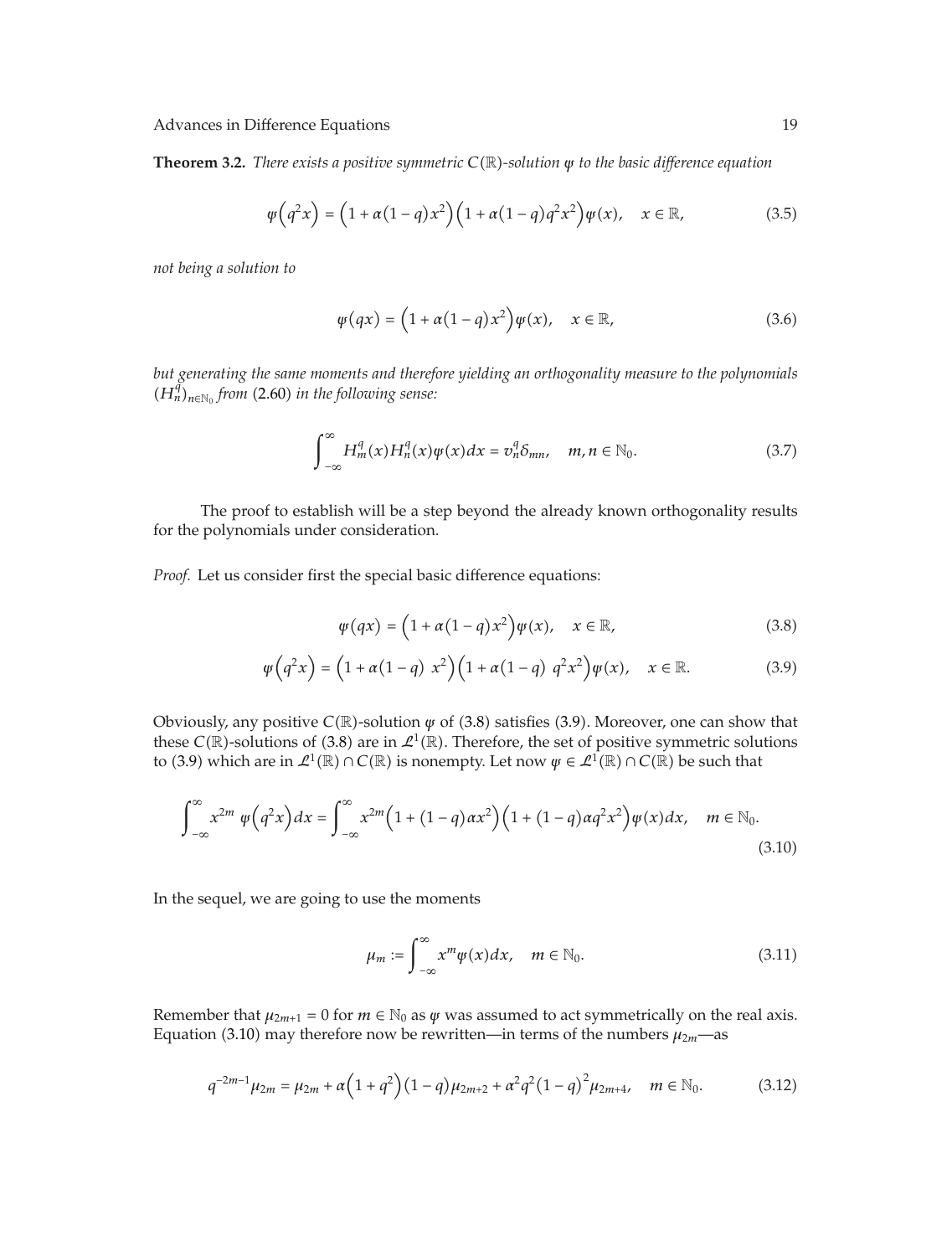Let now  $\varphi \in \mathcal{L}^1(\mathbb{R}) \cap C(\mathbb{R})$  be a positive symmetric solution to (3.8). Then, similar integration like in (3.10) shows that the corresponding moments

$$
\nu_m := \int_{-\infty}^{\infty} x^m \varphi(x) dx, \quad m \in \mathbb{N}_0,
$$
\n(3.13)

indeed satisfy (3.12), in particular they obey

$$
\nu_{2m+2} = \frac{q^{-2m-1} - 1}{\alpha(1-q)} \nu_{2m}, \quad \nu_{2m+1} = 0, m \in \mathbb{N}_0,
$$
\n(3.14)

Hence, *ϕ* provides an orthogonality measure to the discrete basic Hermite polynomials under consideration—see [1]. The main issue to address now is the following. we want to show that there are positive symmetric functions  $\psi \in \mathcal{L}^1(\mathbb{R}) \cap C(\mathbb{R})$  such that  $\psi$  satisfies (3.9) but not  $(3.8)$  and such that the moments, given by  $(3.11)$  and  $(3.12)$ , satisfy

$$
\mu_{2m+2} = \frac{q^{-2m-1}-1}{\alpha(1-q)} \ \mu_{2m}, \quad \mu_{2m+1} = 0, m \in \mathbb{N}_0.
$$
 (3.15)

In other words, we have to prove that there exist orthogonality measures to the discrete basic Hermite polynomials  $(H_n^q)_{n \in \mathbb{N}_0}$  which stem from a solution to (3.9) but not from a solution to  $(3.8).$ 

We proceed in a constructive way.

Let us denote first by *V* the *C*-linear subspace of  $\mathcal{L}^1(\mathbb{R}) \cap C(\mathbb{R})$  such that all  $\psi \in V$  are in the kernel of the map  $S: V \to C(\mathbb{R})$ , given by

$$
\varphi \longmapsto (S\varphi)(x) := \varphi(qx) - \left(1 + (1 - q) \, \alpha x^2\right) \varphi(x), \quad x \in \mathbb{R}.\tag{3.16}
$$

Let moreover *W* be the *C*-linear subspace of  $\mathcal{L}^1(\mathbb{R}) \cap C(\mathbb{R})$  containing all the functions which are in the kernel of the linear map  $T: W \to C(\mathbb{R})$ , given by

$$
\varphi \longmapsto (T\varphi)(x) := \varphi(q^2x) - \left(1 + (1-q)\alpha x^2\right)\left(1 + (1-q)q^2\alpha x^2\right)\varphi(x), \quad x \in \mathbb{R}.\tag{3.17}
$$

We will also make use of the  $\mathbb{C}$ -linear subspace  $U \subseteq W$  which we choose as the maximal common domain on which the following two linear functionals are well defined:

$$
s: U \longrightarrow \mathbb{C}, \quad \psi \longmapsto s(\psi) := \int_{-\infty}^{\infty} x^2 \psi(x) dx,
$$
  

$$
t: U \longrightarrow \mathbb{C}, \quad \psi \longmapsto t(\psi) := \int_{-\infty}^{\infty} \psi(x) dx.
$$
 (3.18)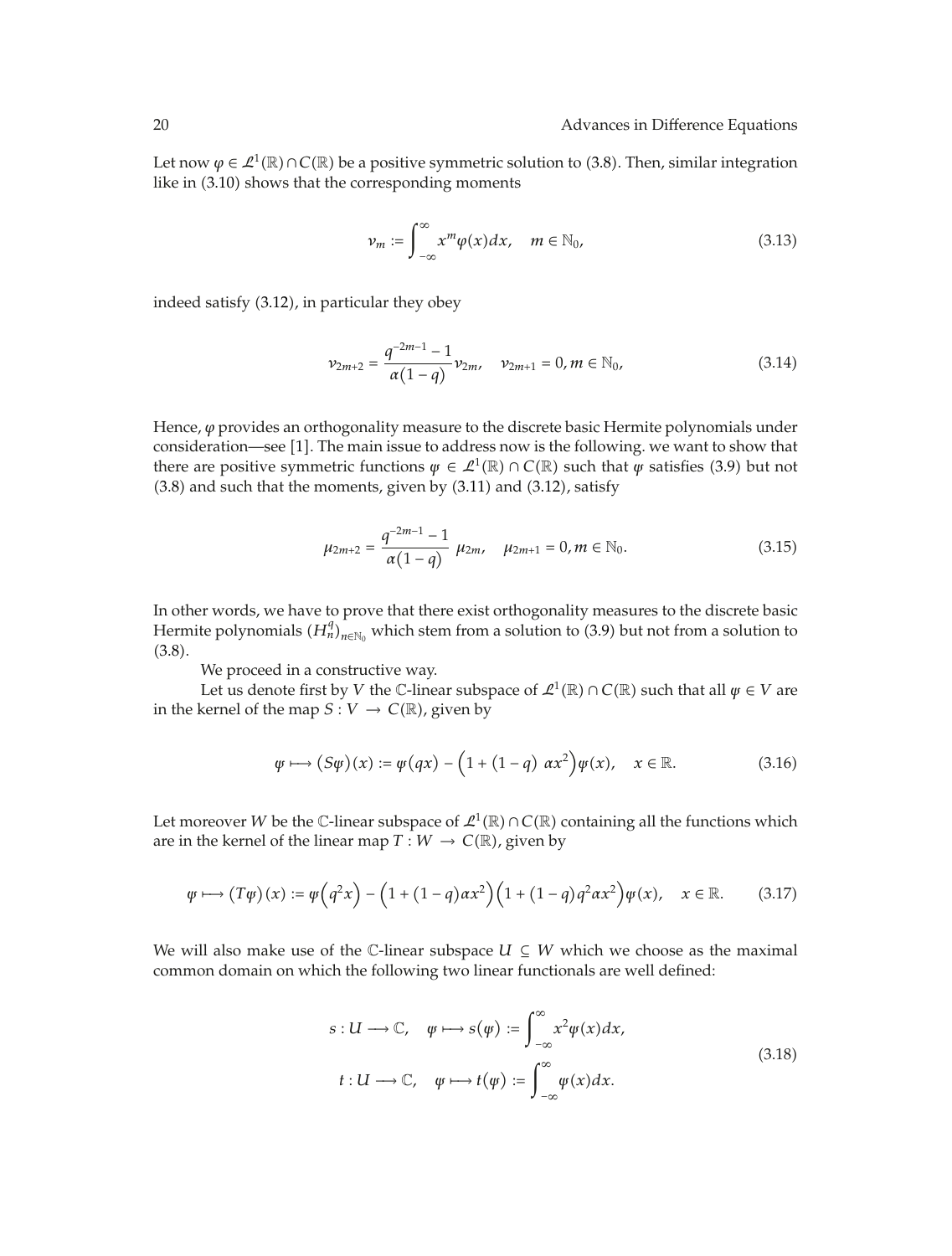It is easy to see that *s* is continuous. to verify this, we consider the expression  $|s(\psi)|/||\psi||_1$  in the sense of the  $\mathcal{L}^1$ -norm for any  $\psi \in U$ . We directly obtain

$$
\frac{|s(\psi)|}{\|\psi\|_1} = \frac{\left|\int_{-\infty}^{\infty} x^2 \psi(x) dx\right|}{\int_{-\infty}^{\infty} |\psi(x)| dx} \le \frac{\int_{-\infty}^{\infty} (1 + \alpha(1 - q) x^2) \left(1 + \alpha(1 - q) q^2 x^2\right) |\psi(x)| dx}{\alpha (1 - q) \int_{-\infty}^{\infty} |\psi(x)| dx}.
$$
(3.19)

But as  $\psi$  is assumed to be an element of *U* and hence of *W*, we may rewrite the expression in the denominator and give the following estimate (with a positive constant *γ*):

$$
\frac{|s(\psi)|}{\|\psi\|_1} = \frac{\left|\int_{-\infty}^{\infty} x^2 \psi(x) dx\right|}{\int_{-\infty}^{\infty} |\psi(x)| dx} \le \gamma \frac{\int_{-\infty}^{\infty} |\psi(q^2 x)| dx}{\int_{-\infty}^{\infty} |\psi(x)| dx} = q^{-2} \gamma \frac{\int_{-\infty}^{\infty} |\psi(x)| dx}{\int_{-\infty}^{\infty} |\psi(x)| dx} = q^{-2} \gamma. \tag{3.20}
$$

Hence  $s: U \to \mathbb{C}$  is a bounded linear map and therefore continuous. In the same way, we show that  $t: U \to \mathbb{C}$  is continuous.

We now continue as follows.

Using the terminology of characteristic functions, we first look at

$$
u_1: \mathbb{R} \longrightarrow \mathbb{R}, \quad x \longmapsto u_1(x) := \chi_{[q^2,q^{3/2}]}(x) \left(x - q^2\right) \left(q^{3/2} - x\right),
$$
  

$$
u_2: \mathbb{R} \longrightarrow \mathbb{R}, \quad x \longmapsto u_2(x) := \chi_{[q^{3/2},q]}(x) \left(x - q^{3/2}\right) \left(q - x\right).
$$
  
(3.21)

It is possible to choose continuous even  $\mathcal{L}^1(\mathbb{R})$ -functions  $v_1, v_2 : \mathbb{R} \to \mathbb{R}$  being in *U* and fulfilling

$$
Tv_1 = Tv_2 = 0,
$$
  
\n
$$
v_1 \circ \chi_{[q^2, q^{3/2}]} = u_1, \qquad v_2 \circ \chi_{[q^{3/2}, q]} = u_2.
$$
\n(3.22)

Let now  $\lambda_1, \lambda_2 \in \mathbb{R}$  with  $\lambda_1^2 + \lambda_2^2 > 0$ . The function  $v : \mathbb{R} \to \mathbb{R}$ , given by

$$
v := \lambda_1 v_1 + \lambda_2 v_2, \tag{3.23}
$$

obeys by construction always  $Tv = 0$  but never  $Sv = 0$  as we have chosen  $\lambda_1, \lambda_2$  such that  $\lambda_1^2 + \lambda_2^2 > 0$  and as  $u_1, u_2$  vanish by construction on  $\mathbb{R} \setminus (\sqrt{q^2}, \sqrt{q^3/2}] \cup \sqrt{q^{3/2}}, q$ .

We now choose an intermediate value argumentation. According to the continuity of *s* resp. *t*, we can choose parameters  $\lambda_1$ ,  $\lambda_2 \in \mathbb{R}$  with  $\lambda_1^2 + \lambda_2^2 > 0$  such that *v* fulfills the moment property

$$
s(v) = \mu_2, \qquad t(v) = \mu_0. \tag{3.24}
$$

Let now  $\varphi \in C(\mathbb{R})$  be a positive and even function such that  $S\varphi = 0$ . Note that we have in particular  $\varphi \in \mathcal{L}^1(\mathbb{R})$  as well as  $s(\varphi) = \mu_2$  and  $t(\varphi) = \mu_0$ . The function (3.23) is by construction